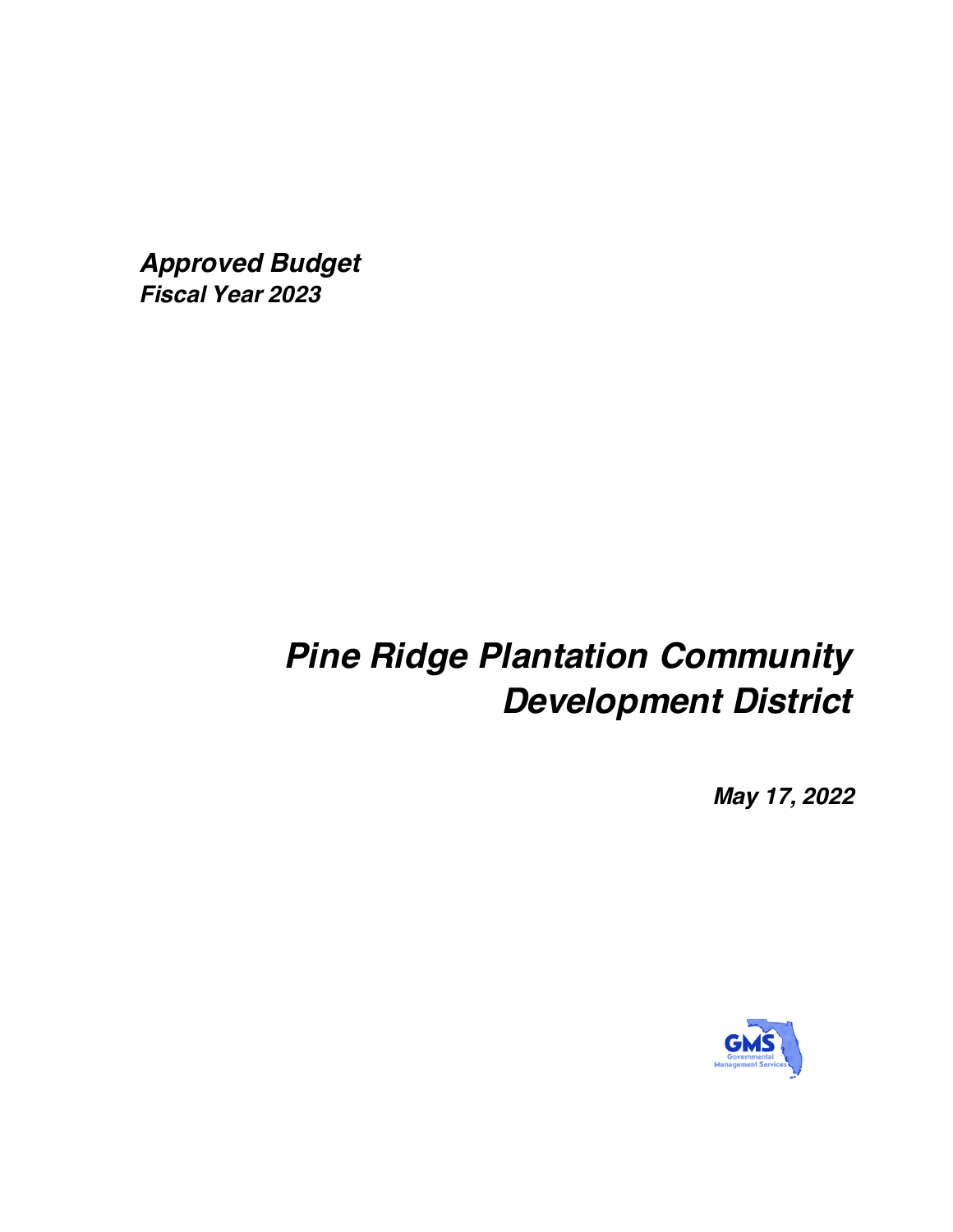# *Pine Ridge Plantation Community Development District*

### TABLE OF CONTENTS

| Summary Revenues and Expenditures          | Page 1-2   |
|--------------------------------------------|------------|
| Narrative - Administrative and Maintenance | Page 3-10  |
| 2020 At and A2 Debt Service Fund           | Page 11-13 |
| Capital Reserve                            | Page 14    |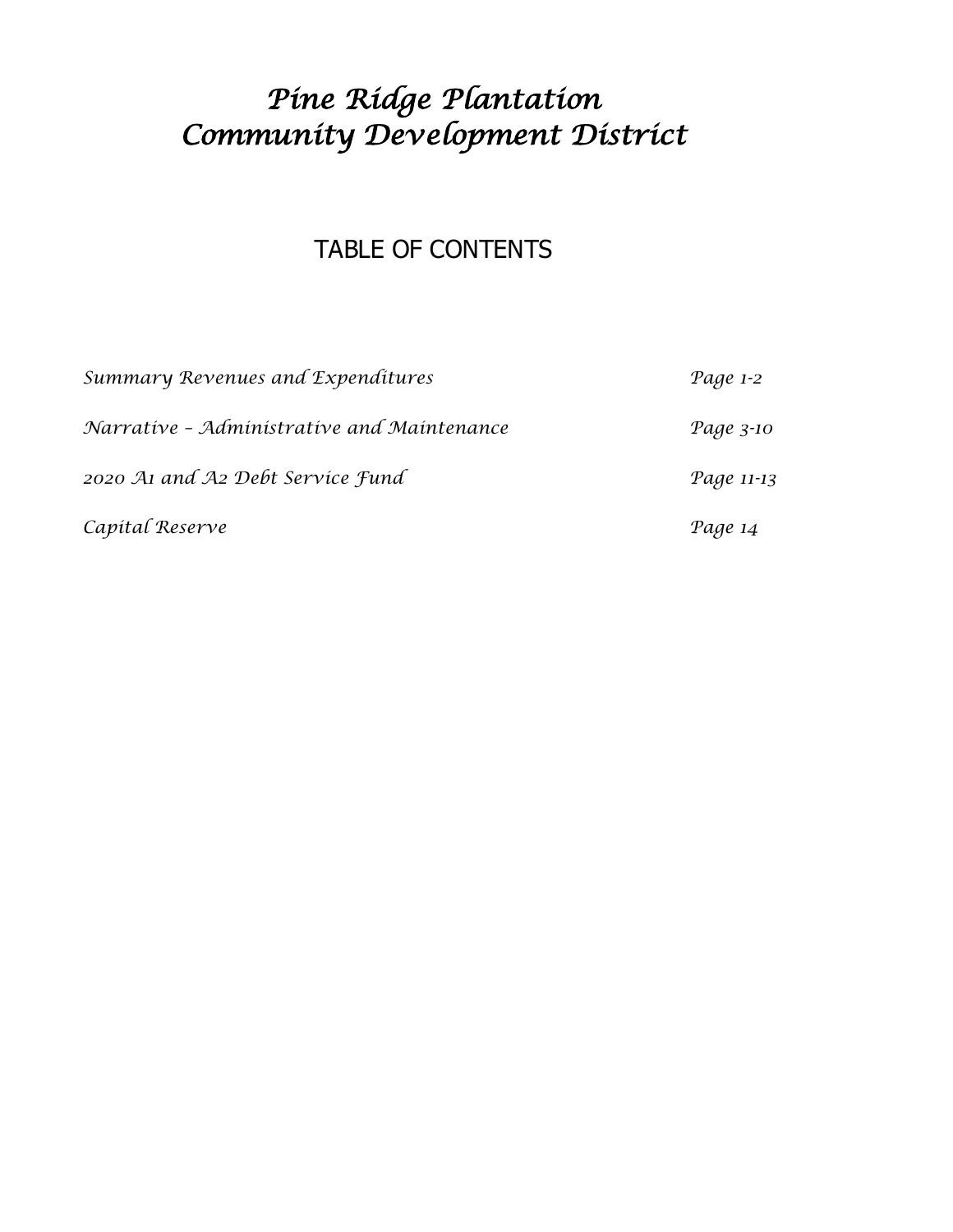**Community Development District General Fund**

| <b>Revenues</b><br>\$2,953<br>\$538,283<br>\$535,330<br>\$538,283<br>\$681,433<br>Assessments<br>Misc. Income/Facility Rental<br>\$3,000<br>\$5,239<br>\$4,000<br>\$9,239<br>\$3,000<br>\$500<br><b>Interest Earned</b><br>\$600<br>\$453<br>\$953<br>\$600<br>\$0<br>\$0<br>\$0<br>\$0<br>Carry Forward Surplus<br>\$43,187<br><b>Total Revenues</b><br>\$585,070<br>\$541,022<br>\$7,453<br>\$548,474<br>\$685,033<br><b>Expenditures</b><br><b>Administrative</b><br>\$10,334<br>\$2,153<br>\$8,612<br>\$10,334<br>Supervisors Fees & FICA<br>\$6,459<br>\$7,000<br>\$613<br>\$4,800<br>\$5,413<br>\$7,000<br>Engineering<br>\$20,000<br>\$3,031<br>\$7,200<br>\$20,000<br>Attorney<br>\$10,231<br>\$0<br>\$3,175<br>Annual Audit<br>\$3,100<br>\$3,175<br>\$3,175<br>\$5,260<br>\$5,260<br>\$0<br>\$5,260<br>\$5,260<br>Assessment Roll<br>\$0<br>\$1,200<br>Arbitrage<br>\$1,200<br>\$1,200<br>\$1,200<br>\$0<br>Trustee<br>\$6,000<br>\$4,041<br>\$4,041<br>\$6,000<br>\$2,917<br>Dissemination<br>\$5,000<br>\$2,083<br>\$5,000<br>\$5,000<br>\$27,128<br>\$19,377<br>\$48,830<br>Management Fees<br>\$46,505<br>\$46,505<br>\$700<br>\$500<br><b>Information Technology</b><br>\$1,200<br>\$1,200<br>\$1,400<br>\$350<br>\$241<br>\$250<br>\$492<br>\$500<br>Telephone<br>\$87<br>Postage<br>\$1,000<br>\$265<br>\$352<br>\$1,000<br>\$352<br>\$848<br>\$1,200<br>Printing & Binding<br>\$1,200<br>\$1,200<br>\$8,290<br>\$0<br>\$8,290<br>Insurance<br>\$8,810<br>\$9,948<br>\$443<br>\$1,000<br>Legal Advertising<br>\$2,500<br>\$1,443<br>\$2,500<br>Other Current Charges<br>\$600<br>\$268<br>\$50<br>\$318<br>\$600<br>Website Maintenance<br>\$700<br>\$500<br>\$1,200<br>\$1,200<br>\$1,200<br>\$16<br>\$116<br>\$132<br>Office Supplies<br>\$300<br>\$300<br>Dues, Licenses & Subscriptions<br>\$175<br>\$175<br>\$0<br>\$175<br>\$175<br><b>Administrative Expenses</b><br>\$121,734<br>\$61,919<br>\$42,318<br>\$104,237<br>\$125,623<br><b>Amenity Center</b><br>\$10,902<br>\$0<br>\$12,310<br>\$10,258<br>\$10,258<br>Insurance<br>General Facility Maintenance<br>\$7,932<br>\$7,546<br>\$17,000<br>\$15,000<br>\$15,478<br>\$15,000<br>\$11,408<br>\$12,675<br>\$24,083<br>\$25,000<br>Repairs & Replacements<br>\$500<br>\$500<br>\$0<br>\$500<br>\$500<br><b>Recreational Passes</b><br>$\$100$<br>$\$100$<br>Postage<br>$\$0$<br>\$0<br>\$0<br>$\$0$<br>\$0<br>\$0<br>Printing & Email Marketing<br>\$125<br>\$125<br>\$0<br>\$700<br>Office Supplies<br>\$700<br>\$395<br>\$395<br>$\$0$<br>Other Current Charges<br>\$250<br>\$0<br>\$0<br>\$250<br>\$250<br>$\$0$<br>Permit Fees<br>\$250<br>\$250<br>\$250<br>Contingency<br>\$5,000<br>\$459<br>\$1,000<br>\$1,459<br>\$5,000<br><b>Special Events</b><br>\$12,000<br>\$9,155<br>\$2,845<br>\$12,000<br>\$15,000<br>Refuse Service<br>\$7,200<br>\$4,899<br>\$3,891<br>\$8,790<br>\$9,600<br>Security<br>\$10,000<br>\$4,047<br>\$4,100<br>\$8,147<br>\$12,500 | <b>Description</b> | Adopted<br><b>Budget FY2022</b> | <b>Actual YTD</b><br>As of 4/30/2022 | Projected<br><b>Next 5 Months</b> | Projected<br>Thru 9/30/22 | Approved<br>Budget FY2023 |
|------------------------------------------------------------------------------------------------------------------------------------------------------------------------------------------------------------------------------------------------------------------------------------------------------------------------------------------------------------------------------------------------------------------------------------------------------------------------------------------------------------------------------------------------------------------------------------------------------------------------------------------------------------------------------------------------------------------------------------------------------------------------------------------------------------------------------------------------------------------------------------------------------------------------------------------------------------------------------------------------------------------------------------------------------------------------------------------------------------------------------------------------------------------------------------------------------------------------------------------------------------------------------------------------------------------------------------------------------------------------------------------------------------------------------------------------------------------------------------------------------------------------------------------------------------------------------------------------------------------------------------------------------------------------------------------------------------------------------------------------------------------------------------------------------------------------------------------------------------------------------------------------------------------------------------------------------------------------------------------------------------------------------------------------------------------------------------------------------------------------------------------------------------------------------------------------------------------------------------------------------------------------------------------------------------------------------------------------------------------------------------------------------------------------------------------------------------------------------------------------------------------------------------------------------------------------------------------------------------------------------------------------------------------------------------------------------------------------------------------------------------------------------------------------------------------------------------------------------------------------------------------------------------------------------------------------|--------------------|---------------------------------|--------------------------------------|-----------------------------------|---------------------------|---------------------------|
|                                                                                                                                                                                                                                                                                                                                                                                                                                                                                                                                                                                                                                                                                                                                                                                                                                                                                                                                                                                                                                                                                                                                                                                                                                                                                                                                                                                                                                                                                                                                                                                                                                                                                                                                                                                                                                                                                                                                                                                                                                                                                                                                                                                                                                                                                                                                                                                                                                                                                                                                                                                                                                                                                                                                                                                                                                                                                                                                                |                    |                                 |                                      |                                   |                           |                           |
|                                                                                                                                                                                                                                                                                                                                                                                                                                                                                                                                                                                                                                                                                                                                                                                                                                                                                                                                                                                                                                                                                                                                                                                                                                                                                                                                                                                                                                                                                                                                                                                                                                                                                                                                                                                                                                                                                                                                                                                                                                                                                                                                                                                                                                                                                                                                                                                                                                                                                                                                                                                                                                                                                                                                                                                                                                                                                                                                                |                    |                                 |                                      |                                   |                           |                           |
|                                                                                                                                                                                                                                                                                                                                                                                                                                                                                                                                                                                                                                                                                                                                                                                                                                                                                                                                                                                                                                                                                                                                                                                                                                                                                                                                                                                                                                                                                                                                                                                                                                                                                                                                                                                                                                                                                                                                                                                                                                                                                                                                                                                                                                                                                                                                                                                                                                                                                                                                                                                                                                                                                                                                                                                                                                                                                                                                                |                    |                                 |                                      |                                   |                           |                           |
|                                                                                                                                                                                                                                                                                                                                                                                                                                                                                                                                                                                                                                                                                                                                                                                                                                                                                                                                                                                                                                                                                                                                                                                                                                                                                                                                                                                                                                                                                                                                                                                                                                                                                                                                                                                                                                                                                                                                                                                                                                                                                                                                                                                                                                                                                                                                                                                                                                                                                                                                                                                                                                                                                                                                                                                                                                                                                                                                                |                    |                                 |                                      |                                   |                           |                           |
|                                                                                                                                                                                                                                                                                                                                                                                                                                                                                                                                                                                                                                                                                                                                                                                                                                                                                                                                                                                                                                                                                                                                                                                                                                                                                                                                                                                                                                                                                                                                                                                                                                                                                                                                                                                                                                                                                                                                                                                                                                                                                                                                                                                                                                                                                                                                                                                                                                                                                                                                                                                                                                                                                                                                                                                                                                                                                                                                                |                    |                                 |                                      |                                   |                           |                           |
|                                                                                                                                                                                                                                                                                                                                                                                                                                                                                                                                                                                                                                                                                                                                                                                                                                                                                                                                                                                                                                                                                                                                                                                                                                                                                                                                                                                                                                                                                                                                                                                                                                                                                                                                                                                                                                                                                                                                                                                                                                                                                                                                                                                                                                                                                                                                                                                                                                                                                                                                                                                                                                                                                                                                                                                                                                                                                                                                                |                    |                                 |                                      |                                   |                           |                           |
|                                                                                                                                                                                                                                                                                                                                                                                                                                                                                                                                                                                                                                                                                                                                                                                                                                                                                                                                                                                                                                                                                                                                                                                                                                                                                                                                                                                                                                                                                                                                                                                                                                                                                                                                                                                                                                                                                                                                                                                                                                                                                                                                                                                                                                                                                                                                                                                                                                                                                                                                                                                                                                                                                                                                                                                                                                                                                                                                                |                    |                                 |                                      |                                   |                           |                           |
|                                                                                                                                                                                                                                                                                                                                                                                                                                                                                                                                                                                                                                                                                                                                                                                                                                                                                                                                                                                                                                                                                                                                                                                                                                                                                                                                                                                                                                                                                                                                                                                                                                                                                                                                                                                                                                                                                                                                                                                                                                                                                                                                                                                                                                                                                                                                                                                                                                                                                                                                                                                                                                                                                                                                                                                                                                                                                                                                                |                    |                                 |                                      |                                   |                           |                           |
|                                                                                                                                                                                                                                                                                                                                                                                                                                                                                                                                                                                                                                                                                                                                                                                                                                                                                                                                                                                                                                                                                                                                                                                                                                                                                                                                                                                                                                                                                                                                                                                                                                                                                                                                                                                                                                                                                                                                                                                                                                                                                                                                                                                                                                                                                                                                                                                                                                                                                                                                                                                                                                                                                                                                                                                                                                                                                                                                                |                    |                                 |                                      |                                   |                           |                           |
|                                                                                                                                                                                                                                                                                                                                                                                                                                                                                                                                                                                                                                                                                                                                                                                                                                                                                                                                                                                                                                                                                                                                                                                                                                                                                                                                                                                                                                                                                                                                                                                                                                                                                                                                                                                                                                                                                                                                                                                                                                                                                                                                                                                                                                                                                                                                                                                                                                                                                                                                                                                                                                                                                                                                                                                                                                                                                                                                                |                    |                                 |                                      |                                   |                           |                           |
|                                                                                                                                                                                                                                                                                                                                                                                                                                                                                                                                                                                                                                                                                                                                                                                                                                                                                                                                                                                                                                                                                                                                                                                                                                                                                                                                                                                                                                                                                                                                                                                                                                                                                                                                                                                                                                                                                                                                                                                                                                                                                                                                                                                                                                                                                                                                                                                                                                                                                                                                                                                                                                                                                                                                                                                                                                                                                                                                                |                    |                                 |                                      |                                   |                           |                           |
|                                                                                                                                                                                                                                                                                                                                                                                                                                                                                                                                                                                                                                                                                                                                                                                                                                                                                                                                                                                                                                                                                                                                                                                                                                                                                                                                                                                                                                                                                                                                                                                                                                                                                                                                                                                                                                                                                                                                                                                                                                                                                                                                                                                                                                                                                                                                                                                                                                                                                                                                                                                                                                                                                                                                                                                                                                                                                                                                                |                    |                                 |                                      |                                   |                           |                           |
|                                                                                                                                                                                                                                                                                                                                                                                                                                                                                                                                                                                                                                                                                                                                                                                                                                                                                                                                                                                                                                                                                                                                                                                                                                                                                                                                                                                                                                                                                                                                                                                                                                                                                                                                                                                                                                                                                                                                                                                                                                                                                                                                                                                                                                                                                                                                                                                                                                                                                                                                                                                                                                                                                                                                                                                                                                                                                                                                                |                    |                                 |                                      |                                   |                           |                           |
|                                                                                                                                                                                                                                                                                                                                                                                                                                                                                                                                                                                                                                                                                                                                                                                                                                                                                                                                                                                                                                                                                                                                                                                                                                                                                                                                                                                                                                                                                                                                                                                                                                                                                                                                                                                                                                                                                                                                                                                                                                                                                                                                                                                                                                                                                                                                                                                                                                                                                                                                                                                                                                                                                                                                                                                                                                                                                                                                                |                    |                                 |                                      |                                   |                           |                           |
|                                                                                                                                                                                                                                                                                                                                                                                                                                                                                                                                                                                                                                                                                                                                                                                                                                                                                                                                                                                                                                                                                                                                                                                                                                                                                                                                                                                                                                                                                                                                                                                                                                                                                                                                                                                                                                                                                                                                                                                                                                                                                                                                                                                                                                                                                                                                                                                                                                                                                                                                                                                                                                                                                                                                                                                                                                                                                                                                                |                    |                                 |                                      |                                   |                           |                           |
|                                                                                                                                                                                                                                                                                                                                                                                                                                                                                                                                                                                                                                                                                                                                                                                                                                                                                                                                                                                                                                                                                                                                                                                                                                                                                                                                                                                                                                                                                                                                                                                                                                                                                                                                                                                                                                                                                                                                                                                                                                                                                                                                                                                                                                                                                                                                                                                                                                                                                                                                                                                                                                                                                                                                                                                                                                                                                                                                                |                    |                                 |                                      |                                   |                           |                           |
|                                                                                                                                                                                                                                                                                                                                                                                                                                                                                                                                                                                                                                                                                                                                                                                                                                                                                                                                                                                                                                                                                                                                                                                                                                                                                                                                                                                                                                                                                                                                                                                                                                                                                                                                                                                                                                                                                                                                                                                                                                                                                                                                                                                                                                                                                                                                                                                                                                                                                                                                                                                                                                                                                                                                                                                                                                                                                                                                                |                    |                                 |                                      |                                   |                           |                           |
|                                                                                                                                                                                                                                                                                                                                                                                                                                                                                                                                                                                                                                                                                                                                                                                                                                                                                                                                                                                                                                                                                                                                                                                                                                                                                                                                                                                                                                                                                                                                                                                                                                                                                                                                                                                                                                                                                                                                                                                                                                                                                                                                                                                                                                                                                                                                                                                                                                                                                                                                                                                                                                                                                                                                                                                                                                                                                                                                                |                    |                                 |                                      |                                   |                           |                           |
|                                                                                                                                                                                                                                                                                                                                                                                                                                                                                                                                                                                                                                                                                                                                                                                                                                                                                                                                                                                                                                                                                                                                                                                                                                                                                                                                                                                                                                                                                                                                                                                                                                                                                                                                                                                                                                                                                                                                                                                                                                                                                                                                                                                                                                                                                                                                                                                                                                                                                                                                                                                                                                                                                                                                                                                                                                                                                                                                                |                    |                                 |                                      |                                   |                           |                           |
|                                                                                                                                                                                                                                                                                                                                                                                                                                                                                                                                                                                                                                                                                                                                                                                                                                                                                                                                                                                                                                                                                                                                                                                                                                                                                                                                                                                                                                                                                                                                                                                                                                                                                                                                                                                                                                                                                                                                                                                                                                                                                                                                                                                                                                                                                                                                                                                                                                                                                                                                                                                                                                                                                                                                                                                                                                                                                                                                                |                    |                                 |                                      |                                   |                           |                           |
|                                                                                                                                                                                                                                                                                                                                                                                                                                                                                                                                                                                                                                                                                                                                                                                                                                                                                                                                                                                                                                                                                                                                                                                                                                                                                                                                                                                                                                                                                                                                                                                                                                                                                                                                                                                                                                                                                                                                                                                                                                                                                                                                                                                                                                                                                                                                                                                                                                                                                                                                                                                                                                                                                                                                                                                                                                                                                                                                                |                    |                                 |                                      |                                   |                           |                           |
|                                                                                                                                                                                                                                                                                                                                                                                                                                                                                                                                                                                                                                                                                                                                                                                                                                                                                                                                                                                                                                                                                                                                                                                                                                                                                                                                                                                                                                                                                                                                                                                                                                                                                                                                                                                                                                                                                                                                                                                                                                                                                                                                                                                                                                                                                                                                                                                                                                                                                                                                                                                                                                                                                                                                                                                                                                                                                                                                                |                    |                                 |                                      |                                   |                           |                           |
|                                                                                                                                                                                                                                                                                                                                                                                                                                                                                                                                                                                                                                                                                                                                                                                                                                                                                                                                                                                                                                                                                                                                                                                                                                                                                                                                                                                                                                                                                                                                                                                                                                                                                                                                                                                                                                                                                                                                                                                                                                                                                                                                                                                                                                                                                                                                                                                                                                                                                                                                                                                                                                                                                                                                                                                                                                                                                                                                                |                    |                                 |                                      |                                   |                           |                           |
|                                                                                                                                                                                                                                                                                                                                                                                                                                                                                                                                                                                                                                                                                                                                                                                                                                                                                                                                                                                                                                                                                                                                                                                                                                                                                                                                                                                                                                                                                                                                                                                                                                                                                                                                                                                                                                                                                                                                                                                                                                                                                                                                                                                                                                                                                                                                                                                                                                                                                                                                                                                                                                                                                                                                                                                                                                                                                                                                                |                    |                                 |                                      |                                   |                           |                           |
|                                                                                                                                                                                                                                                                                                                                                                                                                                                                                                                                                                                                                                                                                                                                                                                                                                                                                                                                                                                                                                                                                                                                                                                                                                                                                                                                                                                                                                                                                                                                                                                                                                                                                                                                                                                                                                                                                                                                                                                                                                                                                                                                                                                                                                                                                                                                                                                                                                                                                                                                                                                                                                                                                                                                                                                                                                                                                                                                                |                    |                                 |                                      |                                   |                           |                           |
|                                                                                                                                                                                                                                                                                                                                                                                                                                                                                                                                                                                                                                                                                                                                                                                                                                                                                                                                                                                                                                                                                                                                                                                                                                                                                                                                                                                                                                                                                                                                                                                                                                                                                                                                                                                                                                                                                                                                                                                                                                                                                                                                                                                                                                                                                                                                                                                                                                                                                                                                                                                                                                                                                                                                                                                                                                                                                                                                                |                    |                                 |                                      |                                   |                           |                           |
|                                                                                                                                                                                                                                                                                                                                                                                                                                                                                                                                                                                                                                                                                                                                                                                                                                                                                                                                                                                                                                                                                                                                                                                                                                                                                                                                                                                                                                                                                                                                                                                                                                                                                                                                                                                                                                                                                                                                                                                                                                                                                                                                                                                                                                                                                                                                                                                                                                                                                                                                                                                                                                                                                                                                                                                                                                                                                                                                                |                    |                                 |                                      |                                   |                           |                           |
|                                                                                                                                                                                                                                                                                                                                                                                                                                                                                                                                                                                                                                                                                                                                                                                                                                                                                                                                                                                                                                                                                                                                                                                                                                                                                                                                                                                                                                                                                                                                                                                                                                                                                                                                                                                                                                                                                                                                                                                                                                                                                                                                                                                                                                                                                                                                                                                                                                                                                                                                                                                                                                                                                                                                                                                                                                                                                                                                                |                    |                                 |                                      |                                   |                           |                           |
|                                                                                                                                                                                                                                                                                                                                                                                                                                                                                                                                                                                                                                                                                                                                                                                                                                                                                                                                                                                                                                                                                                                                                                                                                                                                                                                                                                                                                                                                                                                                                                                                                                                                                                                                                                                                                                                                                                                                                                                                                                                                                                                                                                                                                                                                                                                                                                                                                                                                                                                                                                                                                                                                                                                                                                                                                                                                                                                                                |                    |                                 |                                      |                                   |                           |                           |
|                                                                                                                                                                                                                                                                                                                                                                                                                                                                                                                                                                                                                                                                                                                                                                                                                                                                                                                                                                                                                                                                                                                                                                                                                                                                                                                                                                                                                                                                                                                                                                                                                                                                                                                                                                                                                                                                                                                                                                                                                                                                                                                                                                                                                                                                                                                                                                                                                                                                                                                                                                                                                                                                                                                                                                                                                                                                                                                                                |                    |                                 |                                      |                                   |                           |                           |
|                                                                                                                                                                                                                                                                                                                                                                                                                                                                                                                                                                                                                                                                                                                                                                                                                                                                                                                                                                                                                                                                                                                                                                                                                                                                                                                                                                                                                                                                                                                                                                                                                                                                                                                                                                                                                                                                                                                                                                                                                                                                                                                                                                                                                                                                                                                                                                                                                                                                                                                                                                                                                                                                                                                                                                                                                                                                                                                                                |                    |                                 |                                      |                                   |                           |                           |
|                                                                                                                                                                                                                                                                                                                                                                                                                                                                                                                                                                                                                                                                                                                                                                                                                                                                                                                                                                                                                                                                                                                                                                                                                                                                                                                                                                                                                                                                                                                                                                                                                                                                                                                                                                                                                                                                                                                                                                                                                                                                                                                                                                                                                                                                                                                                                                                                                                                                                                                                                                                                                                                                                                                                                                                                                                                                                                                                                |                    |                                 |                                      |                                   |                           |                           |
|                                                                                                                                                                                                                                                                                                                                                                                                                                                                                                                                                                                                                                                                                                                                                                                                                                                                                                                                                                                                                                                                                                                                                                                                                                                                                                                                                                                                                                                                                                                                                                                                                                                                                                                                                                                                                                                                                                                                                                                                                                                                                                                                                                                                                                                                                                                                                                                                                                                                                                                                                                                                                                                                                                                                                                                                                                                                                                                                                |                    |                                 |                                      |                                   |                           |                           |
|                                                                                                                                                                                                                                                                                                                                                                                                                                                                                                                                                                                                                                                                                                                                                                                                                                                                                                                                                                                                                                                                                                                                                                                                                                                                                                                                                                                                                                                                                                                                                                                                                                                                                                                                                                                                                                                                                                                                                                                                                                                                                                                                                                                                                                                                                                                                                                                                                                                                                                                                                                                                                                                                                                                                                                                                                                                                                                                                                |                    |                                 |                                      |                                   |                           |                           |
|                                                                                                                                                                                                                                                                                                                                                                                                                                                                                                                                                                                                                                                                                                                                                                                                                                                                                                                                                                                                                                                                                                                                                                                                                                                                                                                                                                                                                                                                                                                                                                                                                                                                                                                                                                                                                                                                                                                                                                                                                                                                                                                                                                                                                                                                                                                                                                                                                                                                                                                                                                                                                                                                                                                                                                                                                                                                                                                                                |                    |                                 |                                      |                                   |                           |                           |
|                                                                                                                                                                                                                                                                                                                                                                                                                                                                                                                                                                                                                                                                                                                                                                                                                                                                                                                                                                                                                                                                                                                                                                                                                                                                                                                                                                                                                                                                                                                                                                                                                                                                                                                                                                                                                                                                                                                                                                                                                                                                                                                                                                                                                                                                                                                                                                                                                                                                                                                                                                                                                                                                                                                                                                                                                                                                                                                                                |                    |                                 |                                      |                                   |                           |                           |
|                                                                                                                                                                                                                                                                                                                                                                                                                                                                                                                                                                                                                                                                                                                                                                                                                                                                                                                                                                                                                                                                                                                                                                                                                                                                                                                                                                                                                                                                                                                                                                                                                                                                                                                                                                                                                                                                                                                                                                                                                                                                                                                                                                                                                                                                                                                                                                                                                                                                                                                                                                                                                                                                                                                                                                                                                                                                                                                                                |                    |                                 |                                      |                                   |                           |                           |
|                                                                                                                                                                                                                                                                                                                                                                                                                                                                                                                                                                                                                                                                                                                                                                                                                                                                                                                                                                                                                                                                                                                                                                                                                                                                                                                                                                                                                                                                                                                                                                                                                                                                                                                                                                                                                                                                                                                                                                                                                                                                                                                                                                                                                                                                                                                                                                                                                                                                                                                                                                                                                                                                                                                                                                                                                                                                                                                                                |                    |                                 |                                      |                                   |                           |                           |
|                                                                                                                                                                                                                                                                                                                                                                                                                                                                                                                                                                                                                                                                                                                                                                                                                                                                                                                                                                                                                                                                                                                                                                                                                                                                                                                                                                                                                                                                                                                                                                                                                                                                                                                                                                                                                                                                                                                                                                                                                                                                                                                                                                                                                                                                                                                                                                                                                                                                                                                                                                                                                                                                                                                                                                                                                                                                                                                                                |                    |                                 |                                      |                                   |                           |                           |
|                                                                                                                                                                                                                                                                                                                                                                                                                                                                                                                                                                                                                                                                                                                                                                                                                                                                                                                                                                                                                                                                                                                                                                                                                                                                                                                                                                                                                                                                                                                                                                                                                                                                                                                                                                                                                                                                                                                                                                                                                                                                                                                                                                                                                                                                                                                                                                                                                                                                                                                                                                                                                                                                                                                                                                                                                                                                                                                                                |                    |                                 |                                      |                                   |                           |                           |
|                                                                                                                                                                                                                                                                                                                                                                                                                                                                                                                                                                                                                                                                                                                                                                                                                                                                                                                                                                                                                                                                                                                                                                                                                                                                                                                                                                                                                                                                                                                                                                                                                                                                                                                                                                                                                                                                                                                                                                                                                                                                                                                                                                                                                                                                                                                                                                                                                                                                                                                                                                                                                                                                                                                                                                                                                                                                                                                                                |                    |                                 |                                      |                                   |                           |                           |
|                                                                                                                                                                                                                                                                                                                                                                                                                                                                                                                                                                                                                                                                                                                                                                                                                                                                                                                                                                                                                                                                                                                                                                                                                                                                                                                                                                                                                                                                                                                                                                                                                                                                                                                                                                                                                                                                                                                                                                                                                                                                                                                                                                                                                                                                                                                                                                                                                                                                                                                                                                                                                                                                                                                                                                                                                                                                                                                                                |                    |                                 |                                      |                                   |                           |                           |
|                                                                                                                                                                                                                                                                                                                                                                                                                                                                                                                                                                                                                                                                                                                                                                                                                                                                                                                                                                                                                                                                                                                                                                                                                                                                                                                                                                                                                                                                                                                                                                                                                                                                                                                                                                                                                                                                                                                                                                                                                                                                                                                                                                                                                                                                                                                                                                                                                                                                                                                                                                                                                                                                                                                                                                                                                                                                                                                                                |                    |                                 |                                      |                                   |                           |                           |
|                                                                                                                                                                                                                                                                                                                                                                                                                                                                                                                                                                                                                                                                                                                                                                                                                                                                                                                                                                                                                                                                                                                                                                                                                                                                                                                                                                                                                                                                                                                                                                                                                                                                                                                                                                                                                                                                                                                                                                                                                                                                                                                                                                                                                                                                                                                                                                                                                                                                                                                                                                                                                                                                                                                                                                                                                                                                                                                                                |                    |                                 |                                      |                                   |                           |                           |
|                                                                                                                                                                                                                                                                                                                                                                                                                                                                                                                                                                                                                                                                                                                                                                                                                                                                                                                                                                                                                                                                                                                                                                                                                                                                                                                                                                                                                                                                                                                                                                                                                                                                                                                                                                                                                                                                                                                                                                                                                                                                                                                                                                                                                                                                                                                                                                                                                                                                                                                                                                                                                                                                                                                                                                                                                                                                                                                                                | Gate Monitor       | \$6,146                         | \$0                                  | \$3,073                           | \$3,073                   | \$6,146                   |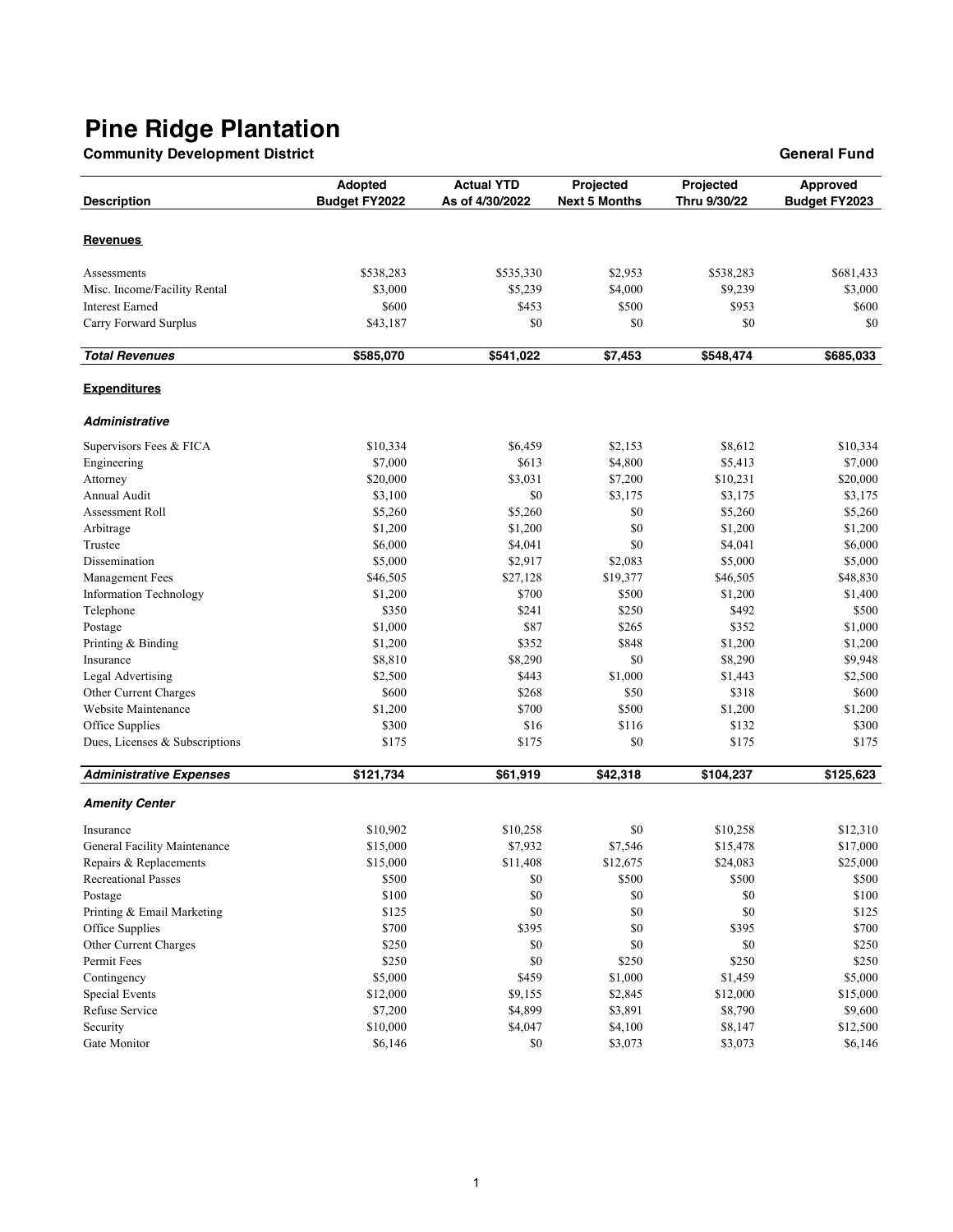**Community Development District General Fund**

|                                     | Adopted              | <b>Actual YTD</b> | Projected            | Projected    | Approved      |
|-------------------------------------|----------------------|-------------------|----------------------|--------------|---------------|
| <b>Description</b>                  | <b>Budget FY2022</b> | As of 4/30/2022   | <b>Next 5 Months</b> | Thru 9/30/22 | Budget FY2023 |
| <b>Utilities</b>                    |                      |                   |                      |              |               |
| Water & Sewer                       | \$4,500              | \$2,199           | \$1,600              | \$3,799      | \$4,500       |
| Electric                            | \$23,000             | \$9,050           | \$9,765              | \$18,815     | \$23,000      |
| Cable/Phone/Internet                | \$3,720              | \$2,216           | \$1,630              | \$3,846      | \$4,200       |
| <b>Management Contracts</b>         |                      |                   |                      |              |               |
| <b>Amenity Management</b>           | \$57,277             | \$33,412          | \$23,865             | \$57,277     | \$61,859      |
| <b>Facility Assistant</b>           | \$19,489             | \$800             | \$18,689             | \$19,489     | \$19,489      |
| <b>Field Management Services</b>    | \$22,388             | \$13,060          | \$9,328              | \$22,388     | \$24,179      |
| Lifeguards                          | \$17,790             | \$597             | \$17,193             | \$17,790     | \$19,080      |
| Pool Maintenance                    | \$12,500             | \$7,292           | \$5,208              | \$12,500     | \$13,500      |
| Pool Chemicals                      | \$12,306             | \$7,652           | \$5,611              | \$13,263     | \$16,159      |
| Janitorial Service                  | \$8,127              | \$4,741           | \$3,386              | \$8,127      | \$8,777       |
| Janitorial Supplies                 | \$3,200              | \$1,729           | \$1,700              | \$3,429      | \$4,000       |
| <b>Holiday Decorations</b>          | \$0                  | \$263             | \$1,000              | \$1,263      | \$1,200       |
| <b>Amenity Center Expenses</b>      | \$267,470            | \$131,564         | \$133,856            | \$265,157    | \$303,225     |
| Grounds Maintenance                 |                      |                   |                      |              |               |
| Landscape Maintenance               | \$100,000            | \$54,702          | \$41,528             | \$96,230     | \$126,000     |
| Lake Maintenance                    | \$9,300              | \$5,722           | \$5,390              | \$11,112     | \$12,930      |
| Electric                            | \$2,500              | \$972             | \$667                | \$1,639      | \$2,500       |
| Water                               | \$35,000             | \$11,719          | \$8,000              | \$19,719     | \$26,000      |
| Repairs and Maintenance             | \$20,000             | \$5,476           | \$8,924              | \$14,400     | \$20,000      |
| <b>Irrigation Repairs</b>           | \$0                  | \$2,491           | \$1,000              | \$3,491      | \$3,500       |
| Contingencies                       | \$4,451              | \$0               | \$2,226              | \$2,226      | \$4,451       |
| <b>Grounds Maintenance Expenses</b> | \$171,251            | \$81,082          | \$67,735             | \$148,816    | \$195,381     |
| <b>Capital Reserve</b>              | \$24,614             | \$0               | \$24,614             | \$24,614     | \$60,805      |
|                                     |                      |                   |                      |              |               |
| <b>Total Expenses</b>               | \$585,070            | \$274,564         | \$268,523            | \$542,824    | \$685,033     |
| <b>EXCESS REVENUES/(EXPENSES)</b>   | \$0                  | \$266,458         | (\$261,070)          | \$5,650      | \$0           |

| <b>FY2022</b> | FY2023     |             |
|---------------|------------|-------------|
| 737           | 737        | \$ Increase |
| \$777         | \$984      | \$207       |
| \$730         | \$925      |             |
| \$572,642     | \$724,931  | % Increase  |
| (S34, 359)    | (S43, 496) | 27%         |
| \$538,283     | \$681,433  |             |
|               |            |             |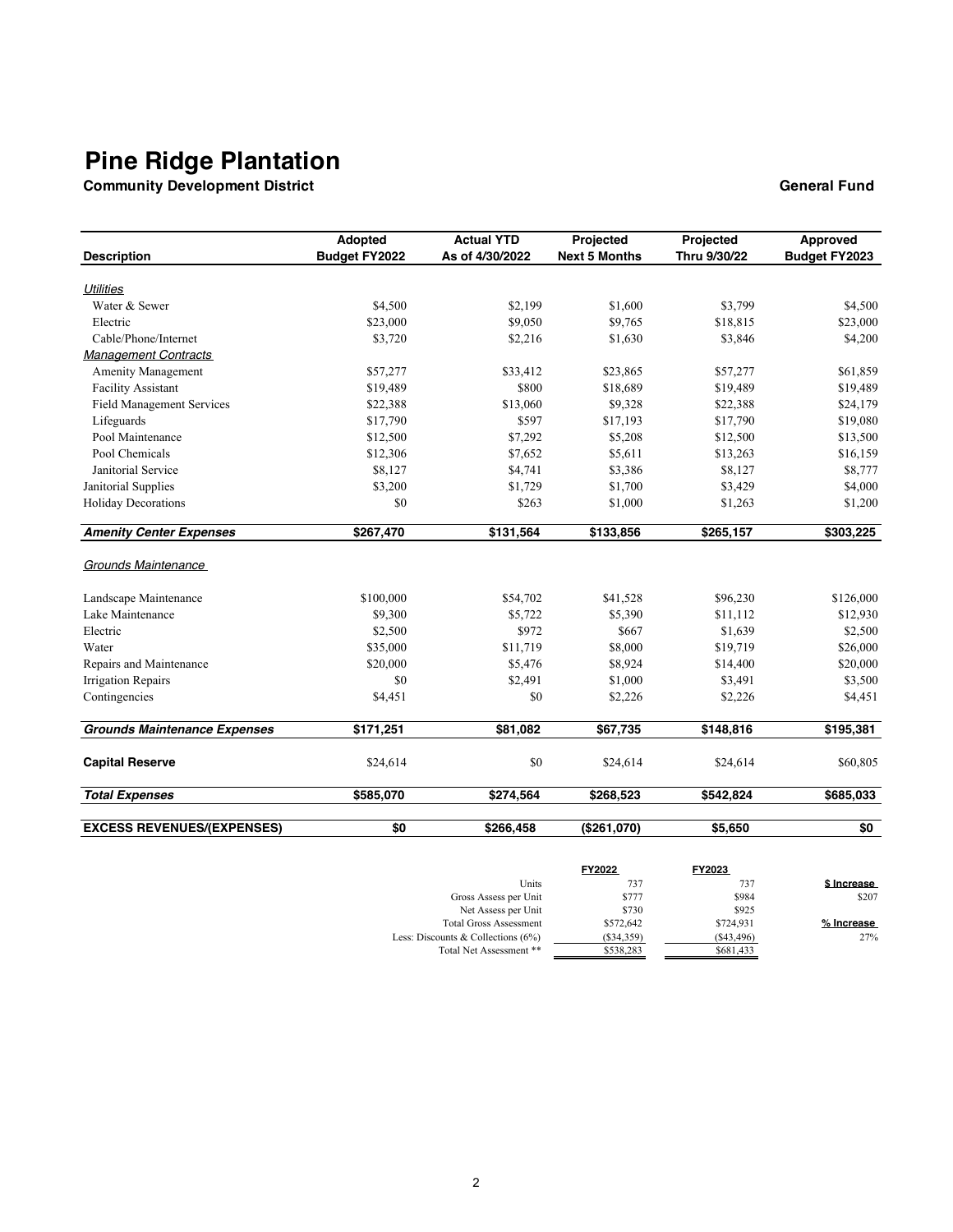#### **REVENUES:**

#### Maintenance Assessments

The District will levy a Non-Ad Valorem assessment on all the platted lots within the District to pay all of the operating expenses for the Fiscal Year in accordance with the adopted budget.

#### Misc. Income/Facility Rental Fees

Includes replacement key deposits and income from residents for rental of facilities for personal use.

#### Interest Earned

Maintenance Assessment income of the District will be invested in accordance with Florida Statutes and the investment guidelines approved by the Board of Supervisors.

### **EXPENDITURES:**

#### **Administrative:**

#### Supervisor Fees/FICA

The Florida Statutes allows each board member to receive \$200 per meeting not to exceed \$4,800 in one year. The amount for the fiscal year is based upon all five supervisors attending the estimated 12 annual meetings. The FICA represents the Employer's share of Social Security and Medicare taxes withheld from Board of Supervisors checks.

#### Engineering

The District's engineering firm, England, Thims & Miller, Inc., will be providing general engineering services to the District, including attendance and preparation for monthly board meetings, review invoices, etc.

#### **Attorney**

The District's legal counsel, Kutak Rock LLP, will be providing general legal services to the District, including attendance and preparation for monthly meetings, preparation and review of agreements, resolutions, etc.

#### Annual Audit

The District is required annually to conduct an audit of its financial records by an Independent Certified Public Accounting Firm.

#### Assessment Roll

The District contracts with Governmental Management Services, LLC for the certifications of the District's annual maintenance and debt service assessments to the County Tax Collector and collection of Direct Assessments.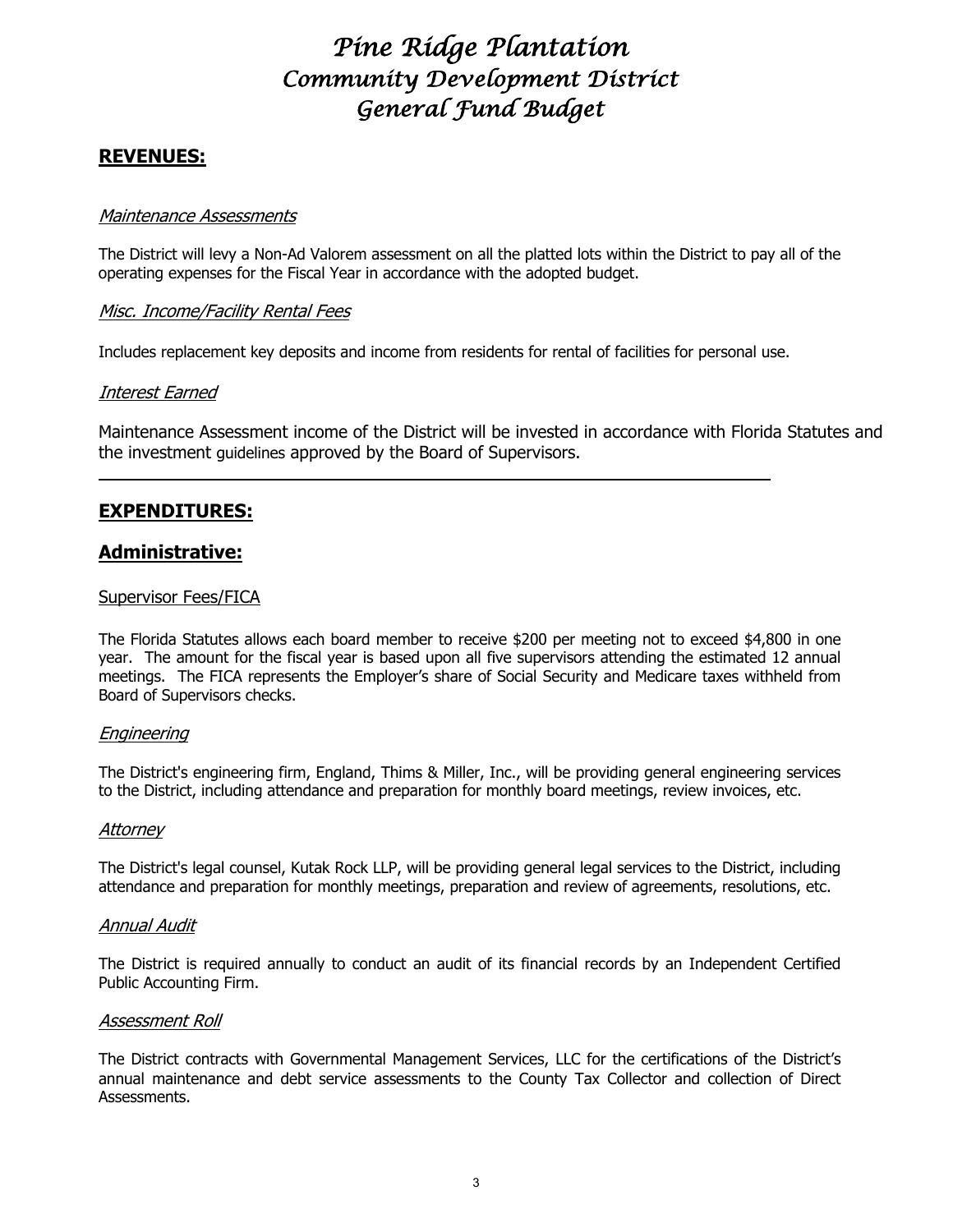#### Arbitrage

The District is required to have an Arbitrage Rebate Calculation on the District's Series 2020A1 and A2 Capital Improvement Revenue Bonds.

#### Trustee

The District's Series 2020 A1 and A2 Capital Improvement Revenue Bonds are held by a Trustee at U.S. Bank. The amount represents the fee for the administration of the District's bond issue.

#### Dissemination Agent

The District has contracted with GMS, LLC, to act as the Dissemination Agent for the District to prepare the Annual Disclosure Report required by the Security and Exchange Commission in order to comply with Rule 15(c)(2)-12(b)(5), which relates to additional reporting requirements for un-rated bond issues.

#### Management Fees

The District receives Management, Accounting and Administrative services as part of a Management Agreement with Governmental Management Services, LLC.

#### Information Technology

Represents costs related to the District's information systems, which include but are not limited to video conferencing services, cloud storage services and servers, security, accounting software, etc.

#### Telephone

This item includes the cost of a telephone and fax machine.

#### Postage

This item includes mailing of agenda packages, overnight deliveries, correspondence, etc.

#### Printing & Binding

Printing and Binding agenda packages for board meetings, printing of checks, stationary, envelopes etc.

#### Insurance

The District's General Liability & Public Officials Liability Insurance policy is with Preferred Governmental Insurance Trust. PGIT specializes in providing insurance coverage to governmental agencies.

#### Legal Advertising

The District is required to advertise various notices for monthly Board meetings, public hearings etc in the Florida Times Union.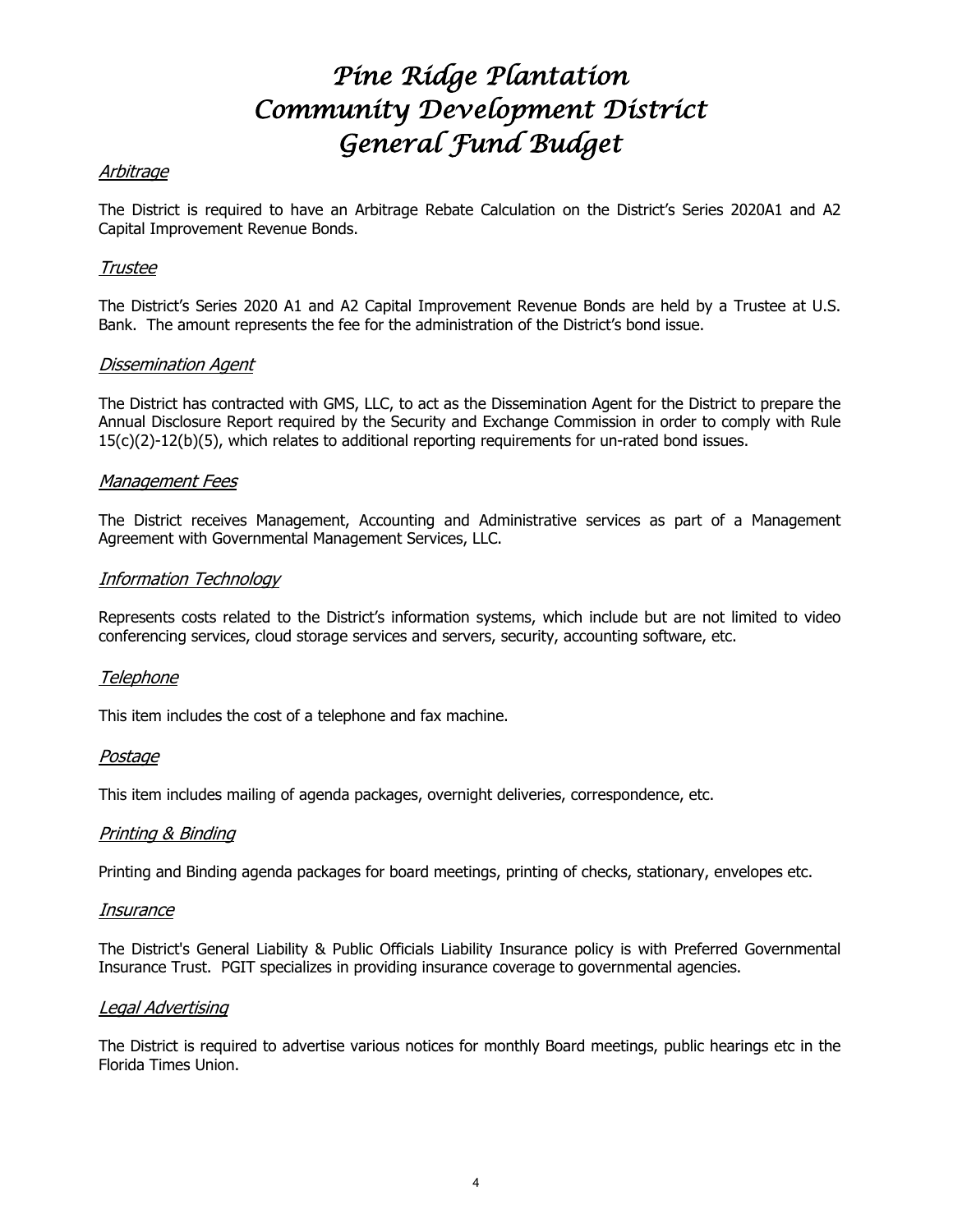#### Other Current Charges

Bank charges and any other miscellaneous expenses incurred during the year. Also includes service fee to provide revised amortization schedule by Disclosure Services.

#### Website Maintenance

Represents the costs associated with monitoring and maintaining the District's website created in accordance with Chapter 189, Florida Statutes. These services include site performance assessments, security and firewall maintenance, updates, document uploads, hosting and domain renewals, website backups, etc.

#### Office Supplies

This item includes the cost of miscellaneous office supplies.

#### Dues, Licenses & Subscriptions

The District is required to pay an annual fee to the Department of Economic Opportunity for \$175. This is the only expense under this category for the District.

#### **Amenity Center**

#### **Insurance**

The District's Property Insurance policy will be with Preferred Governmental Insurance Trust. PGIT specializes in providing insurance coverage to governmental agencies.

#### General Facility Maintenance

Cost of routine repairs and maintenance of the District's common areas and Amenity Center.

#### Repairs and Replacements

Represents any funds that will be used to make repairs and replacements to facility or equipment in the District Amenity Center

#### Recreation Passes

Represents the estimated cost for access cards to the District's Amenity Center.

#### Postage

This item includes mailing of newsletter to residents.

#### Printing & Email Marketing

Includes costs of publishing newsletter and other mailings/emails associated with the amenity center.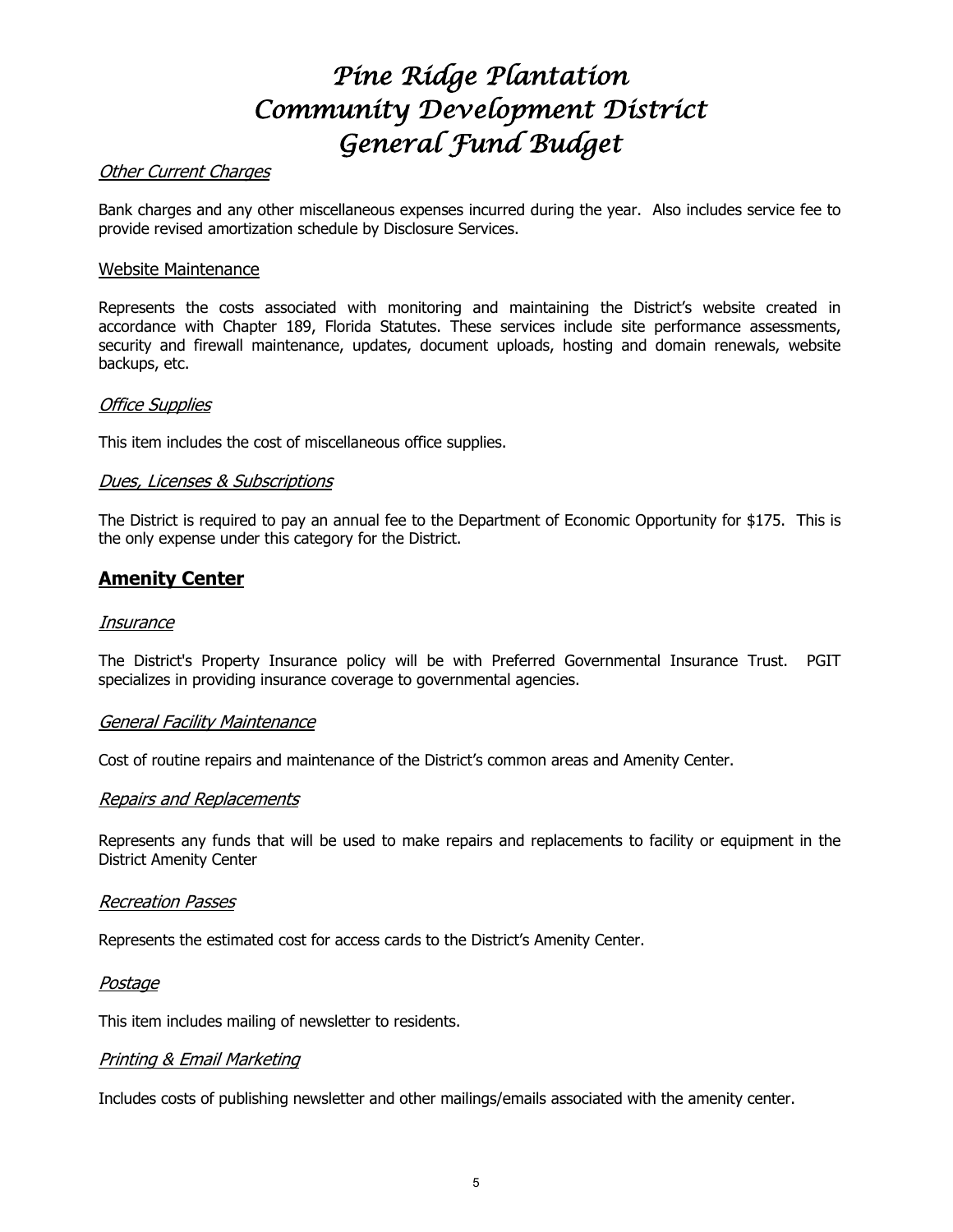#### **Office Supplies**

This item includes the cost of office supplies needed for the operation of the amenity center.

#### Other Current Charges

Any unanticipated costs to the amenity center

#### Permit Fees

Represents Permit Fees paid to the Department of Health for the swimming pool.

#### **Contingency**

This item includes a contingency for any unanticipated and unscheduled cost to the District.

#### **Amenity Management**

Services provided by Riverside Management Services, Inc. to provide management services of amenity center.

| Vendor                               | Monthly | <b>Annual</b> |
|--------------------------------------|---------|---------------|
| <b>Riverside Management Services</b> | \$5,155 | \$61,859      |

#### Facility Assistant

Services provided by Riverside Management Services, Inc. to provide part time staffing of amenity center.

| <b>Vendor</b>                 | <b>Monthly</b> | <b>Annual</b> |
|-------------------------------|----------------|---------------|
| Riverside Management Services | \$1,624        | \$19,489      |

#### Special Events

This item represents the estimated cost for the District to host any special events for the community throughout the Fiscal Year.

#### **Utilities:**

#### Water

District currently has one account with CCUA for water at the Amenity Center. Budget includes growth for additional use and new accounts.

| Account # | <b>Service Address</b>       | <b>Monthly</b> | Annual  |
|-----------|------------------------------|----------------|---------|
| 257235    | 4200 Pine Ridge Pkwy Amenity | \$320          | \$3,840 |
|           | Contingency                  | \$55           | \$660   |
|           |                              | \$375          | \$4.500 |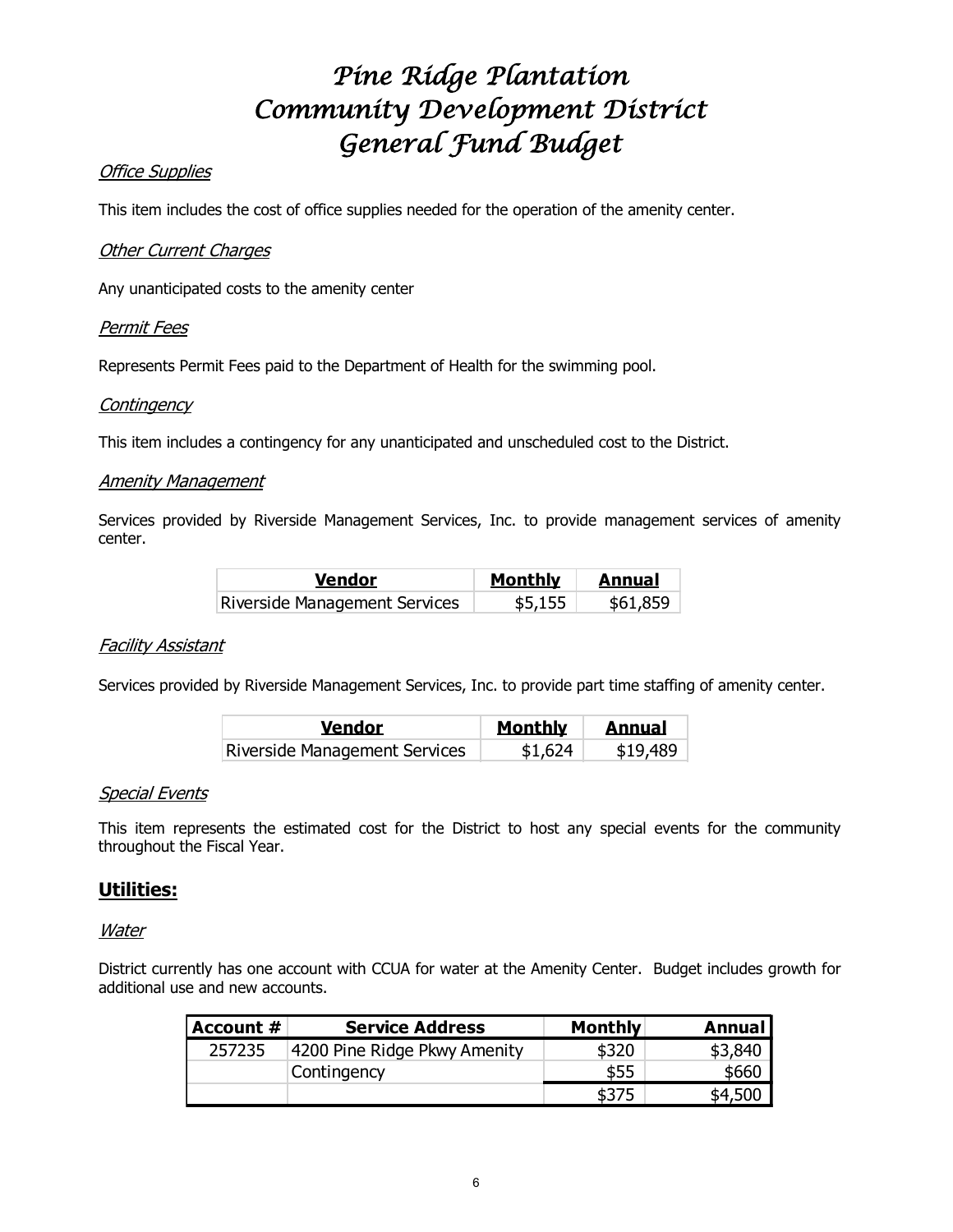#### Electric

District currently has one account with Clay Electric for electric at the Amenity Center. Budget includes growth for additional use and new accounts.

| Account $\#$ | <b>Service Address</b>  | <b>Monthly</b> | Annual   |
|--------------|-------------------------|----------------|----------|
| 7808611      | 4200 Pine Ridge/Amenity | \$1,300        | \$15,600 |
|              | Contingency             | \$617          | \$7,400  |
|              |                         | \$1,917        | \$23,000 |

#### Cable/Phone/Internet

Cost of cable, telephone and internet service provided by Comcast for the Amenity Center.

### **Management Contracts**

#### Field Management Services

The District has contracted with Riverside Management Services, Inc. for the supervision and on-site management of Pine Ridge Plantation.

| <b>Vendor</b>                 | Monthly | <b>Annual</b> |
|-------------------------------|---------|---------------|
| Riverside Management Services | \$2,015 | \$24,179      |

#### **Lifeguards**

The District has contracted with Riverside Management Services, Inc. to provide lifeguard services during pool operation season.

#### Pool Maintenance

The District has contracted with Riverside Management Services, Inc. to provide pool cleaning and maintenance services. Monthly service is for two cleanings, plus the cost of chemicals. During summer months, cleanings may be increased to three times a week.

| <b>Vendor</b>                 | Monthly | <b>Annual</b><br>- 1 |
|-------------------------------|---------|----------------------|
| Riverside Management Services | \$1,125 | \$13,500             |

#### Pool Chemicals

Poolsure will provide the necessary chemicals for the Amenity Center pool.

| Vendor      | <b>Monthly</b> | <b>Annual</b> |
|-------------|----------------|---------------|
| Poolsure    | \$1,122        | \$13,466      |
| Contingency |                | \$2,693       |
|             | \$1,347        | \$16,159      |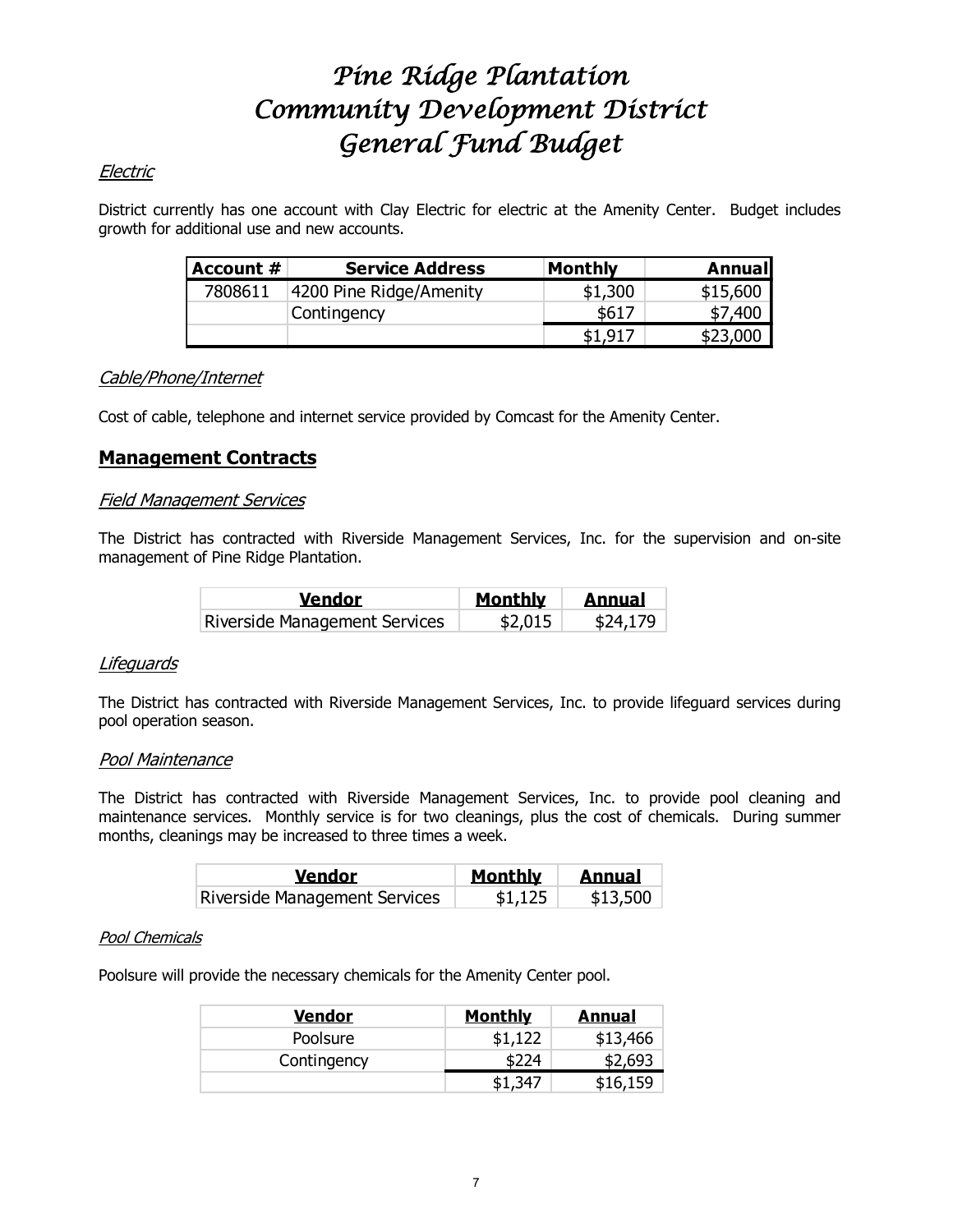#### Janitorial Service

The District has contracted with Riverside Management Services to provide janitorial services for the Amenity Center.

| <b>Vendor</b>                 | Monthly   Annual |         |
|-------------------------------|------------------|---------|
| Riverside Management Services | \$731            | \$8,777 |

#### **Janitorial Supplies**

All supplies needed for janitorial services.

#### Refuse Service

This item includes the cost of garbage disposal for the District contracted with Advanced Disposal.

#### Security/Monitoring

The District employs off-duty officers through the Clay County Sheriff's Office to provide security services for the District. Also contracted with SafeTouch for security monitoring alarm.

| <u>Vendor</u>                        | <b>Monthly</b> | <b>Annual</b> |
|--------------------------------------|----------------|---------------|
| <b>Clay County Sheriffs Officers</b> | \$760          | \$9,120       |
| Safetouch                            | \$88           | \$1,057       |
| Contingency                          | \$194          | \$2,323       |
|                                      | \$1,042        | :12,500       |

#### Gate Monitor

Services provided by Riverside Management Services, Inc. to check people in and out at the pool gate.

| <b>Vendor</b>                 | Monthly   Annual |         |
|-------------------------------|------------------|---------|
| Riverside Management Services | \$512            | \$6,146 |

#### **Grounds Maintenance:**

#### Landscape Maintenance

The District has contracted with Down to Earth to provide landscaping services to all the common areas within the District.

| <b>Vendor</b> | <b>Monthly</b> | <b>Annual</b> |
|---------------|----------------|---------------|
| Down to Earth | \$8,306        | \$99,667      |
| Contingency   | \$2,194        | \$26,333      |
|               | \$10,500       | \$126,000     |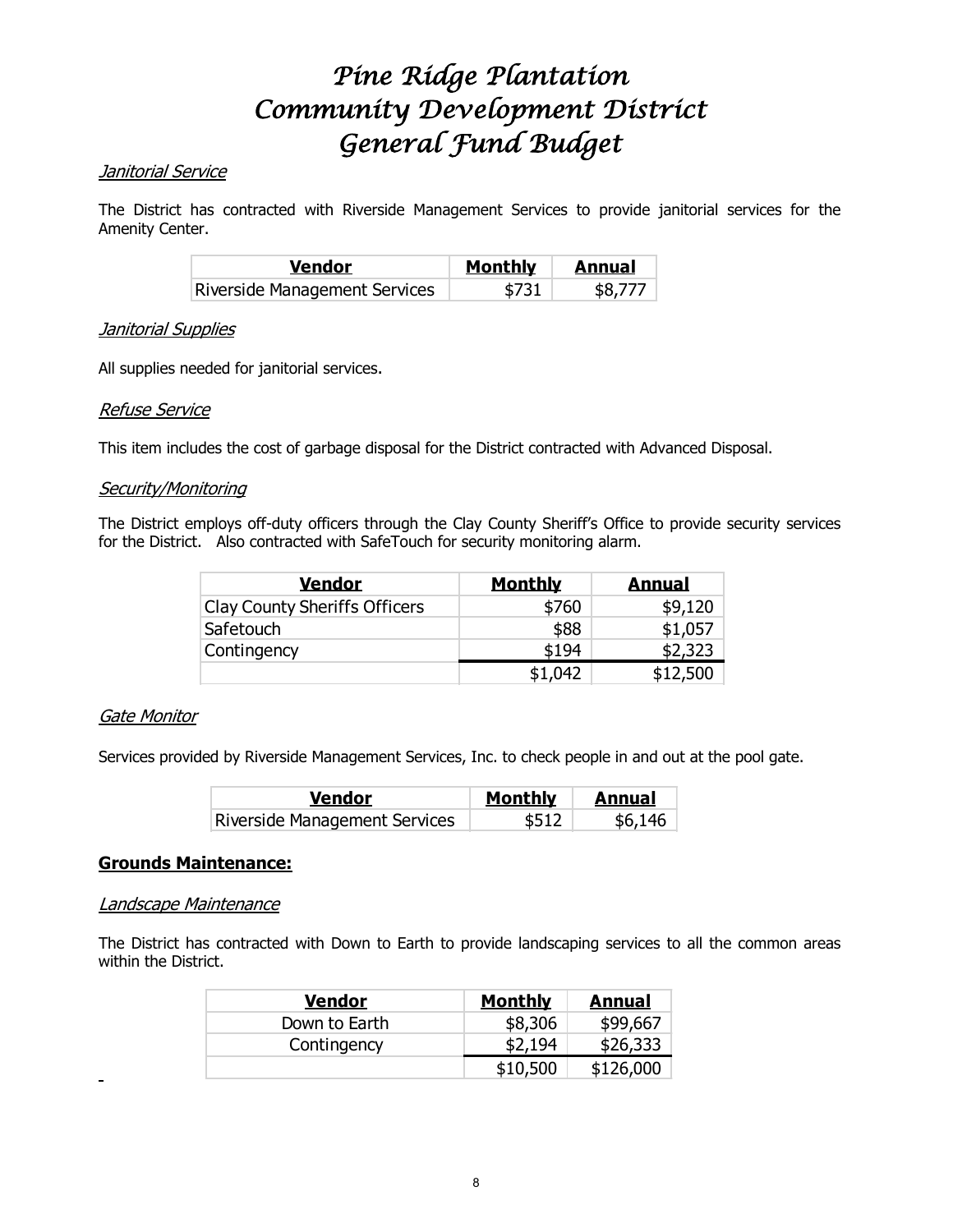#### Lake Maintenance

The District has contracted with The Lake Doctors to perform monthly service to include inspections and treats as necessary for the control and prevention of aquatic weeds and algae and RMS for trash pickup.

| <u>Vendor</u>    | <u>Monthly</u> | <b>Annual</b> |
|------------------|----------------|---------------|
| The Lake Doctors | \$850          | \$10,200      |
| <b>RMS</b>       | \$200          | \$2,400       |
| Contingency      | \$28           |               |
|                  | \$1,078        |               |

#### **Electric**

The District currently has the following accounts with Clay Electric.

| Account # | <b>Service Address</b>                | <b>Monthly</b> | <b>Average</b> |
|-----------|---------------------------------------|----------------|----------------|
| 8824799   | 4201-1 Pine Ridge Pkwy #1 Irrig Clock | \$30           | \$360          |
| 8824808   | 1217-1 Camp Ridge Land                | \$25           | \$300          |
| 7371685   | 4392-1 Pine Ridge Park - Irrigation   | \$25           | \$300          |
| 8824805   | 1452-2 Tynes Blvd - Entrance          | \$35           | \$420          |
| 8837872   | 1484 Tynes Blvd #2 Irrig Clock/Sign   | \$35           | \$420          |
|           | Contingency                           | \$35           | \$700          |
|           |                                       | \$185          | \$2,500        |

#### **Water**

The District currently has the following accounts with CCUA. Budget includes growth for additional use and new accounts.

| Account # | <b>Service Address</b>                   | <b>Monthly</b> | <b>Average</b> |
|-----------|------------------------------------------|----------------|----------------|
| 246892    | 1376-1 Tynes Blvd Reclaimed              | \$150          | \$1,800        |
| 246893    | 1475-1 Tyne Blvd Reclaimed               | \$150          | \$1,800        |
| 248250    | 4228-1 Pine Ridge Pkwy Reclaimed         | \$450          | \$5,400        |
| 248496    | 4354-1 Foggy Day Dr Reclaimed Irrigation | \$200          | \$2,400        |
| 248497    | 4421-1 Pine Ridge Pkwy Reclaimed         | \$220          | \$2,640        |
| 248498    | 4688-1 Pine Lake Dr Reclaimed            | \$25           | \$300          |
| 248499    | 4201-2 Pine Ridge Pkwy Irrigation        | \$64           | \$768          |
| 257236    | 4200-1 Pine Ridge Pkwy Irrigation        | \$200          | \$2,400        |
| 260144    | 4200 Pine Ridge Pkwy Reclaimed           | \$350          | \$4,200        |
|           | Contingency                              | \$358          | \$4,292        |
|           |                                          | \$2,167        | \$26,000       |

#### Repair & Maintenance

Regular maintenance and replacement.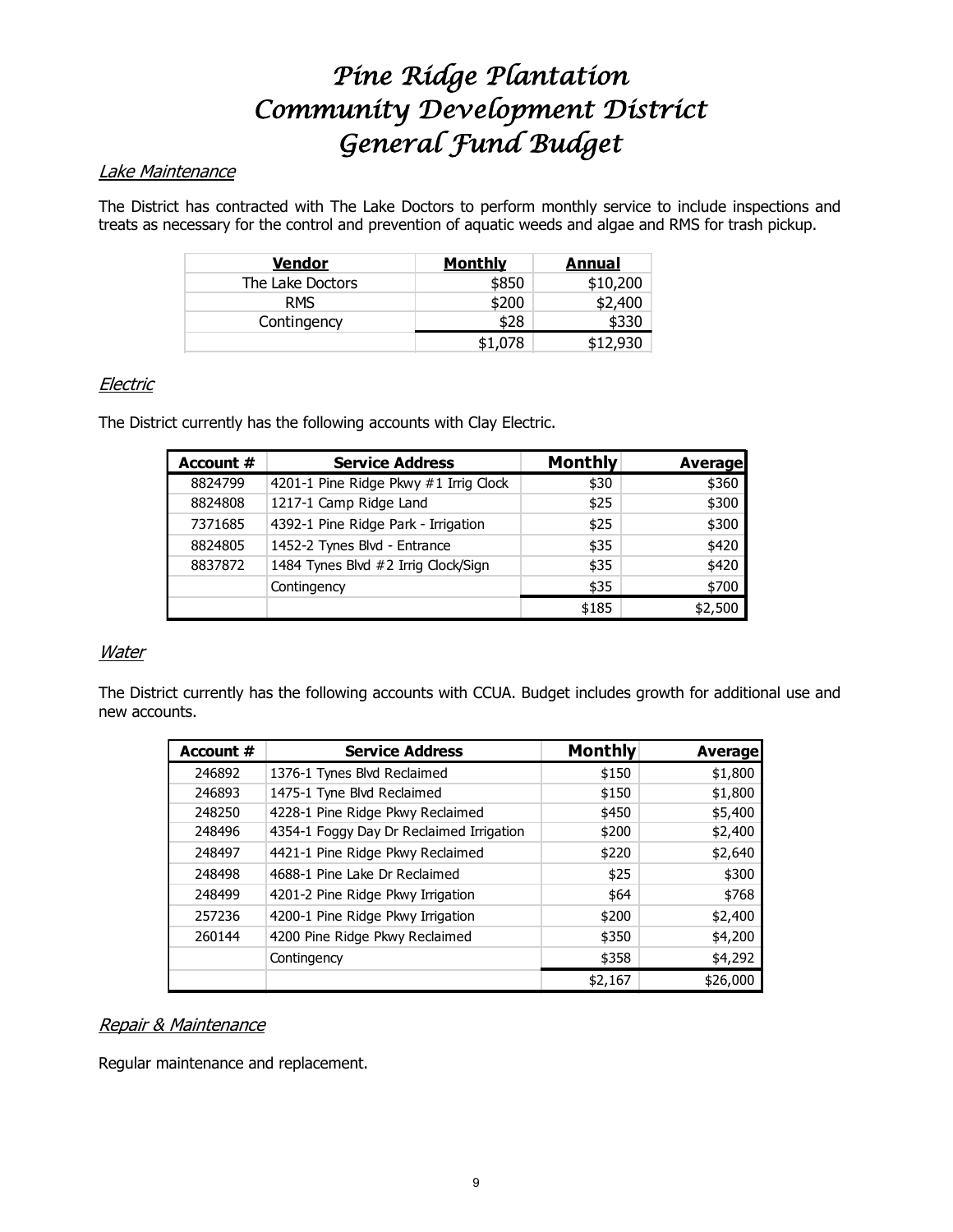### **Contingencies**

This item includes a contingency for any unanticipated and unscheduled cost to the District.

#### Capital Reserve

The District has established a Capital Reserve to fund renewal and replacement of the District's capital related facilities and equipment.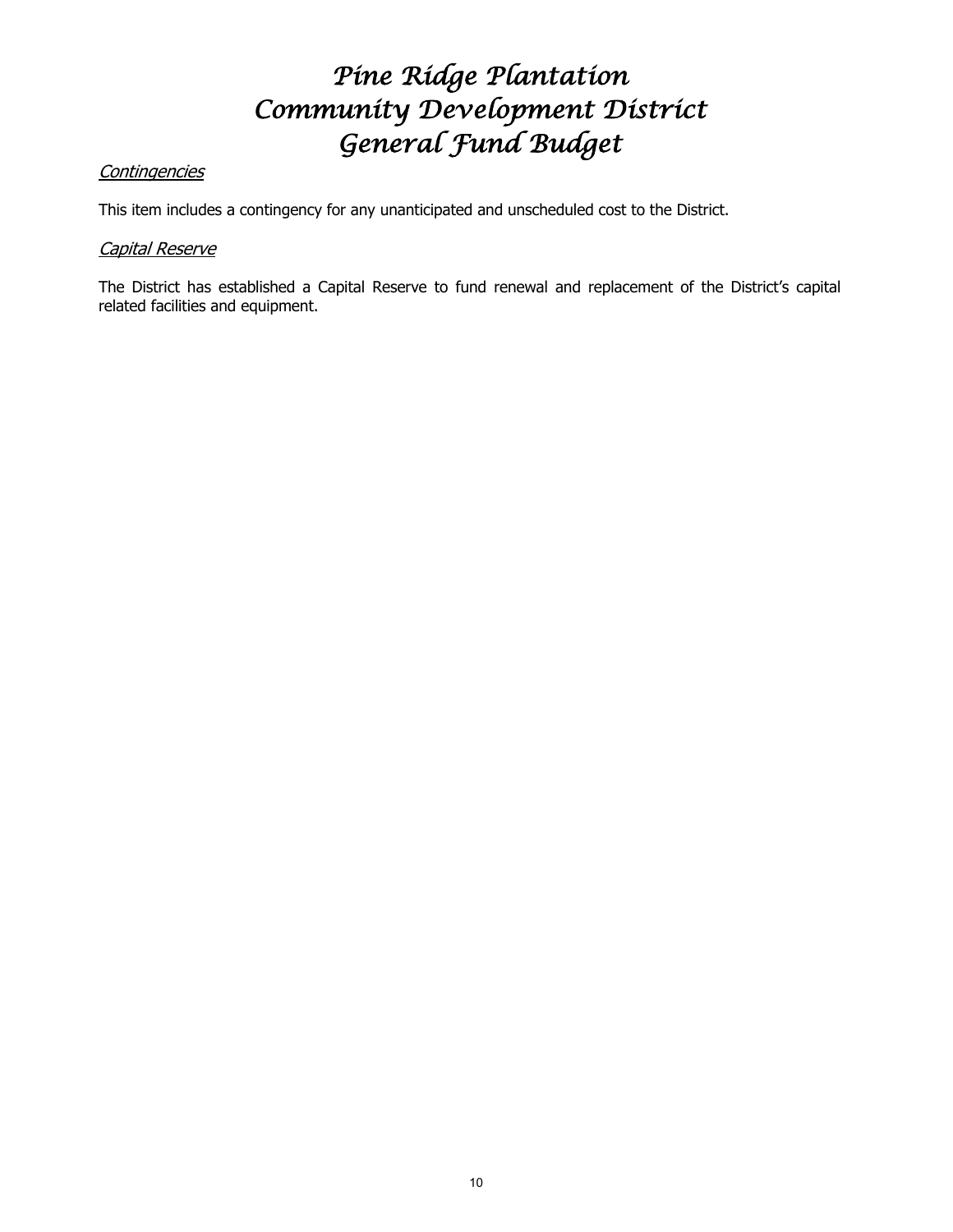**Community Development District Debt Service Fund** 

# **Series 2006 A/2020A1 and A2**

|                                         | Adopted              | <b>Actual YTD</b> | Projected            | Projected    | <b>Approved</b>      |  |
|-----------------------------------------|----------------------|-------------------|----------------------|--------------|----------------------|--|
| <b>Description</b>                      | <b>Budget FY2022</b> | As of 4/30/2022   | <b>Next 5 Months</b> | Thru 9/30/22 | <b>Budget FY2023</b> |  |
| <b>Revenues</b>                         |                      |                   |                      |              |                      |  |
| Assessments - Tax Roll                  | \$926,572            | \$921,488         | \$5,084              | \$926,572    | \$926,572            |  |
| Interest Income                         | \$50                 | \$29              | \$7                  | \$36         | \$50                 |  |
| <b>Fund Balance</b>                     | \$175,191            | \$40,564          | \$0                  | \$40,564     | \$186,023            |  |
| <b>Total Revenues</b>                   | \$1,101,813          | \$962,081         | \$5,091              | \$967,172    | \$1,112,645          |  |
| <b>Expenditures</b>                     |                      |                   |                      |              |                      |  |
| Series 2020A1                           |                      |                   |                      |              |                      |  |
| Interest 11/1                           | \$114,010            | \$114,010         | \$0                  | \$114,010    | \$106,849            |  |
| Interest 51                             | \$114,010            | \$0               | \$0                  | \$0          | \$106,849            |  |
| Principal 5/1                           | \$470,000            | \$0               | \$470,000            | \$470,000    | \$485,000            |  |
| Prepayment 5/1                          | \$0                  | \$0               | \$10,000             | \$10,000     | \$0                  |  |
| <b>Series 2020A2</b>                    |                      |                   |                      |              |                      |  |
| Interest $11/1$                         | \$47,139             | \$47,139          | \$0                  | \$47,139     | \$45,200             |  |
| Interest 51                             | \$47,139             | \$0               | \$0                  | \$0          | \$45,200             |  |
| Principal 5/1                           | \$135,000            | \$0               | \$135,000            | \$135,000    | \$140,000            |  |
| Prepayment 5/1                          | \$0                  | \$0               | \$5,000              | \$5,000      | \$0                  |  |
| <b>Total Expenses</b>                   | \$927,298            | \$161,149         | \$620,000            | \$781,149    | \$929,099            |  |
| <b>EXCESS REVENUES / (EXPENDITURES)</b> | \$174,515            | \$800,932         | $($ \$614,909)       | \$186,023    | \$183,546            |  |

A1 Interest Expense - 11/1/23 \$99,574<br>A2 Interest Expense - 11/1/23 \$43,275

A2 Interest Expense -  $11/1/23$ 

| .49<br>$\mathcal{D}$ |
|----------------------|
|                      |
|                      |

| <b>Total Gross Assessment</b>         | \$985,715  |
|---------------------------------------|------------|
| Less: Discounts & Collections $(6\%)$ | (S59, 143) |
| <b>Total Net Assessment</b>           | \$926,572  |
| Units                                 | 737        |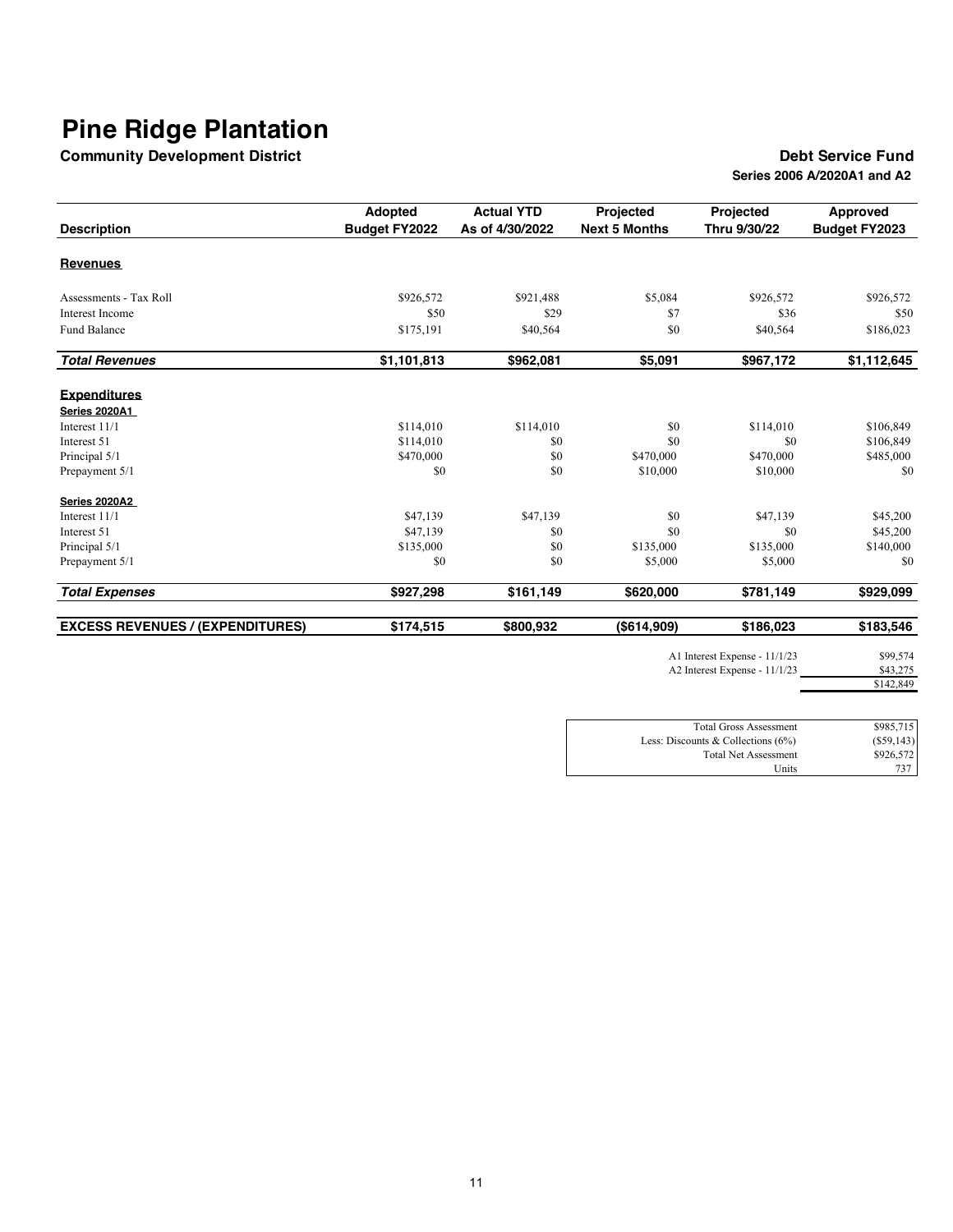### *Pine Ridge Plantation Community Development District*

*Series 2020 A-1 Capital Improvement Revenue Refunding Bond Combined*

| DATE    | <b>BALANCE</b>     | RATE | PRINCIPAL          |    | INTEREST     | TOTAL               |
|---------|--------------------|------|--------------------|----|--------------|---------------------|
|         |                    |      |                    |    |              |                     |
| 11/1/22 | \$<br>8,610,000.00 |      |                    | \$ | 106,849.38   | \$<br>106,849.38    |
| 5/1/23  | \$<br>8,610,000.00 |      | \$<br>485,000.00   | \$ | 106,849.38   |                     |
| 11/1/23 | \$<br>8,125,000.00 |      |                    | \$ | 99,574.38    | \$<br>691,423.75    |
| 5/1/24  | \$<br>8,125,000.00 |      | \$<br>500,000.00   | \$ | 99,574.38    |                     |
| 11/1/24 | \$<br>7,625,000.00 |      |                    | \$ | 92,074.38    | \$<br>691,648.75    |
| 5/1/25  | \$<br>7,625,000.00 |      | \$<br>510,000.00   | \$ | 92,074.38    |                     |
| 11/1/25 | \$<br>7,115,000.00 |      |                    | \$ | 86,974.38    | \$<br>689,048.75    |
| 5/1/26  | \$<br>7,115,000.00 |      | \$<br>520,000.00   | \$ | 86,974.38    |                     |
| 11/1/26 | \$<br>6,595,000.00 |      |                    | \$ | 81,774.38    | \$<br>688,748.75    |
| 5/1/27  | \$<br>6,595,000.00 |      | \$<br>535,000.00   | \$ | 81,774.38    |                     |
| 11/1/27 | \$<br>6,060,000.00 |      |                    | \$ | 76,424.38    | \$<br>693,198.75    |
| 5/1/28  | \$<br>6,060,000.00 |      | \$<br>545,000.00   | \$ | 76,424.38    |                     |
| 11/1/28 | \$<br>5,515,000.00 |      |                    | \$ | 70,974.38    | \$<br>692,398.75    |
| 5/1/29  | \$<br>5,515,000.00 |      | \$<br>555,000.00   | \$ | 70,974.38    |                     |
| 11/1/29 | \$<br>4,960,000.00 |      |                    | \$ | 65,424.38    | \$<br>691,398.75    |
| 5/1/30  | \$<br>4,960,000.00 |      | \$<br>565,000.00   | \$ | 65,424.38    |                     |
| 11/1/30 | \$<br>4,395,000.00 |      |                    | \$ | 59,421.25    | \$<br>689,845.63    |
| 5/1/31  | \$<br>4,395,000.00 |      | \$<br>580,000.00   | \$ | 59,421.25    |                     |
| 11/1/31 | \$<br>3,815,000.00 |      |                    | \$ | 51,808.75    | \$<br>691,230.00    |
| 5/1/32  | \$<br>3,815,000.00 |      | \$<br>595,000.00   | \$ | 51,808.75    |                     |
| 11/1/32 | \$<br>3,220,000.00 |      |                    | \$ | 43,999.38    | \$<br>690,808.13    |
| 5/1/33  | \$<br>3,220,000.00 |      | \$<br>610,000.00   | \$ | 43,999.38    |                     |
| 11/1/33 | \$<br>2,610,000.00 |      |                    | \$ | 35,993.13    | \$<br>689,992.50    |
| 5/1/34  | \$<br>2,610,000.00 |      | \$<br>625,000.00   | \$ | 35,993.13    |                     |
| 11/1/34 | \$<br>1,985,000.00 |      |                    | \$ | 27,790.00    | \$<br>688,783.13    |
| 5/1/35  | \$<br>1,985,000.00 |      | \$<br>645,000.00   | \$ | 27,790.00    |                     |
| 11/1/35 | \$<br>1,340,000.00 |      |                    | \$ | 18,760.00    | \$<br>691,550.00    |
| 5/1/36  | \$<br>1,340,000.00 |      | \$<br>660,000.00   | \$ | 18,760.00    |                     |
| 11/1/36 | \$<br>680,000.00   |      |                    | \$ | 9,520.00     | \$<br>688,280.00    |
| 5/1/37  | \$<br>680,000.00   |      | \$<br>680,000.00   | \$ | 9,520.00     |                     |
|         |                    |      |                    |    |              | \$<br>689,520.00    |
|         |                    |      | \$<br>8,610,000.00 | \$ | 1,854,725.00 | \$<br>10,464,725.00 |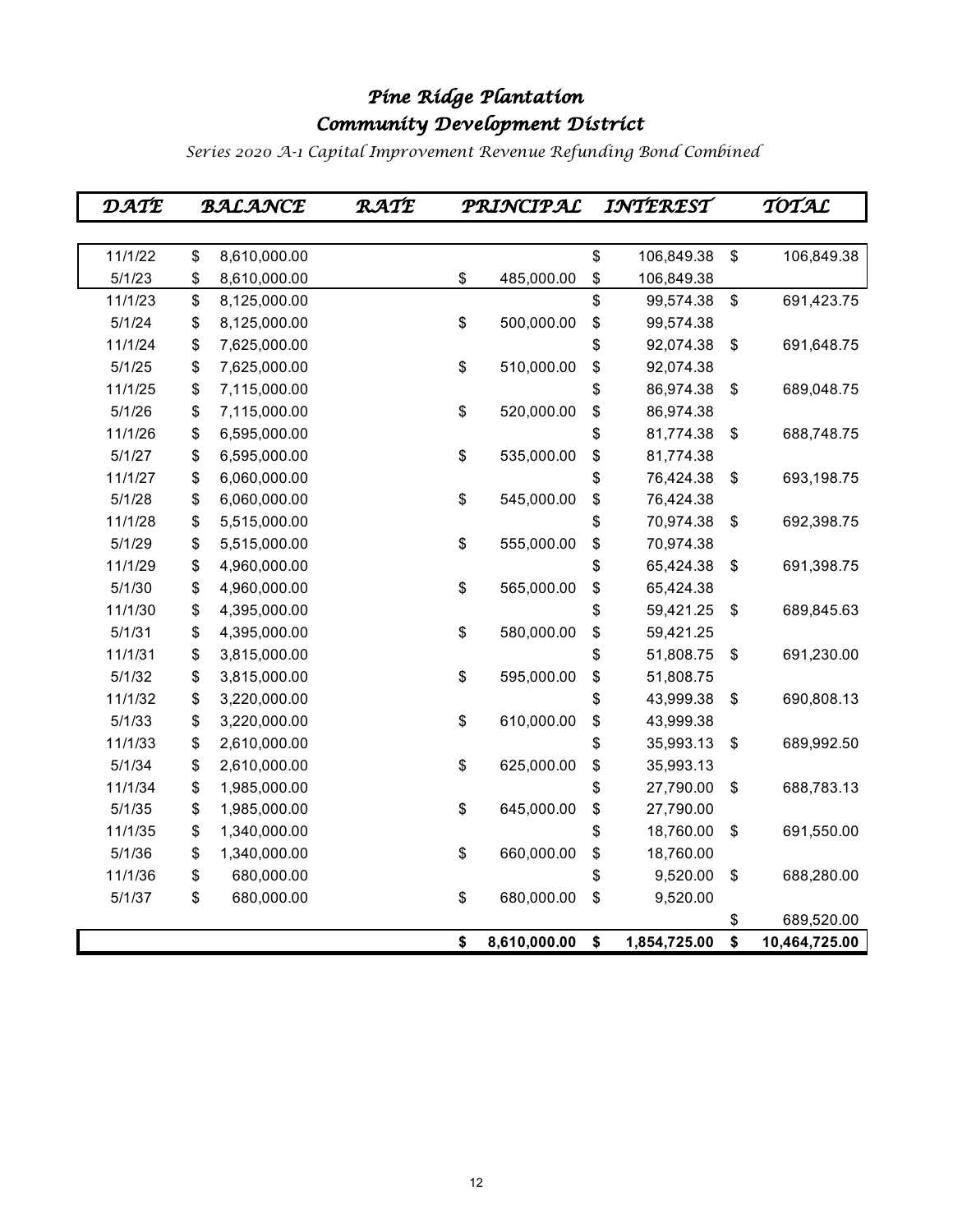### *Community Development District Pine Ridge Plantation*

*Series 2020 A-2 Capital Improvement Revenue Refunding Bond Combined*

| DATE    | <b>BALANCE</b>     | RATE | PRINCIPAL          | INTEREST         |                           | TOTAL        |
|---------|--------------------|------|--------------------|------------------|---------------------------|--------------|
|         |                    |      |                    |                  |                           |              |
| 11/1/22 | \$<br>2,620,000.00 |      |                    | \$<br>45,200.00  | \$                        | 45,200.00    |
| 5/1/23  | \$<br>2,620,000.00 |      | \$<br>140,000.00   | \$<br>45,200.00  |                           |              |
| 11/1/23 | \$<br>2,480,000.00 |      |                    | \$<br>43,275.00  | $\,$                      | 228,475.00   |
| 5/1/24  | \$<br>2,480,000.00 |      | \$<br>140,000.00   | \$<br>43,275.00  |                           |              |
| 11/1/24 | \$<br>2,340,000.00 |      |                    | \$<br>41,350.00  | \$                        | 224,625.00   |
| 5/1/25  | \$<br>2,340,000.00 |      | \$<br>145,000.00   | \$<br>41,350.00  |                           |              |
| 11/1/25 | \$<br>2,195,000.00 |      |                    | \$<br>39,356.25  | \$                        | 225,706.25   |
| 5/1/26  | \$<br>2,195,000.00 |      | \$<br>150,000.00   | \$<br>39,356.25  |                           |              |
| 11/1/26 | \$<br>2,045,000.00 |      |                    | \$<br>36,881.25  | \$                        | 226,237.50   |
| 5/1/27  | \$<br>2,045,000.00 |      | \$<br>155,000.00   | \$<br>36,881.25  |                           |              |
| 11/1/27 | \$<br>1,890,000.00 |      |                    | \$<br>34,323.75  | \$                        | 226,205.00   |
| 5/1/28  | \$<br>1,890,000.00 |      | \$<br>160,000.00   | \$<br>34,323.75  |                           |              |
| 11/1/28 | \$<br>1,730,000.00 |      |                    | \$<br>31,683.75  | \$                        | 226,007.50   |
| 5/1/29  | \$<br>1,730,000.00 |      | \$<br>165,000.00   | \$<br>31,683.75  |                           |              |
| 11/1/29 | \$<br>1,565,000.00 |      |                    | \$<br>28,961.25  | \$                        | 225,645.00   |
| 5/1/30  | \$<br>1,565,000.00 |      | \$<br>170,000.00   | \$<br>28,961.25  |                           |              |
| 11/1/30 | \$<br>1,395,000.00 |      |                    | \$<br>26,156.25  | $\boldsymbol{\mathsf{S}}$ | 225,117.50   |
| 5/1/31  | \$<br>1,395,000.00 |      | \$<br>175,000.00   | \$<br>26,156.25  |                           |              |
| 11/1/31 | \$<br>1,220,000.00 |      |                    | \$<br>22,875.00  | \$                        | 224,031.25   |
| 5/1/32  | \$<br>1,220,000.00 |      | \$<br>185,000.00   | \$<br>22,875.00  |                           |              |
| 11/1/32 | \$<br>1,035,000.00 |      |                    | \$<br>19,406.25  | \$                        | 227,281.25   |
| 5/1/33  | \$<br>1,035,000.00 |      | \$<br>190,000.00   | \$<br>19,406.25  |                           |              |
| 11/1/33 | \$<br>845,000.00   |      |                    | \$<br>15,843.75  | \$                        | 225,250.00   |
| 5/1/34  | \$<br>845,000.00   |      | \$<br>200,000.00   | \$<br>15,843.75  |                           |              |
| 11/1/34 | \$<br>645,000.00   |      |                    | \$<br>12,093.75  | \$                        | 227,937.50   |
| 5/1/35  | \$<br>645,000.00   |      | \$<br>205,000.00   | \$<br>12,093.75  |                           |              |
| 11/1/35 | \$<br>440,000.00   |      |                    | \$<br>8,250.00   | \$                        | 225,343.75   |
| 5/1/36  | \$<br>440,000.00   |      | \$<br>215,000.00   | \$<br>8,250.00   |                           |              |
| 11/1/36 | \$<br>225,000.00   |      |                    | \$<br>4,218.75   | \$                        | 227,468.75   |
| 5/1/37  | \$<br>225,000.00   |      | \$<br>225,000.00   | \$<br>4,218.75   |                           |              |
|         |                    |      |                    |                  | \$                        | 229,218.75   |
|         |                    |      | \$<br>2,620,000.00 | \$<br>819,750.00 | \$                        | 3,439,750.00 |